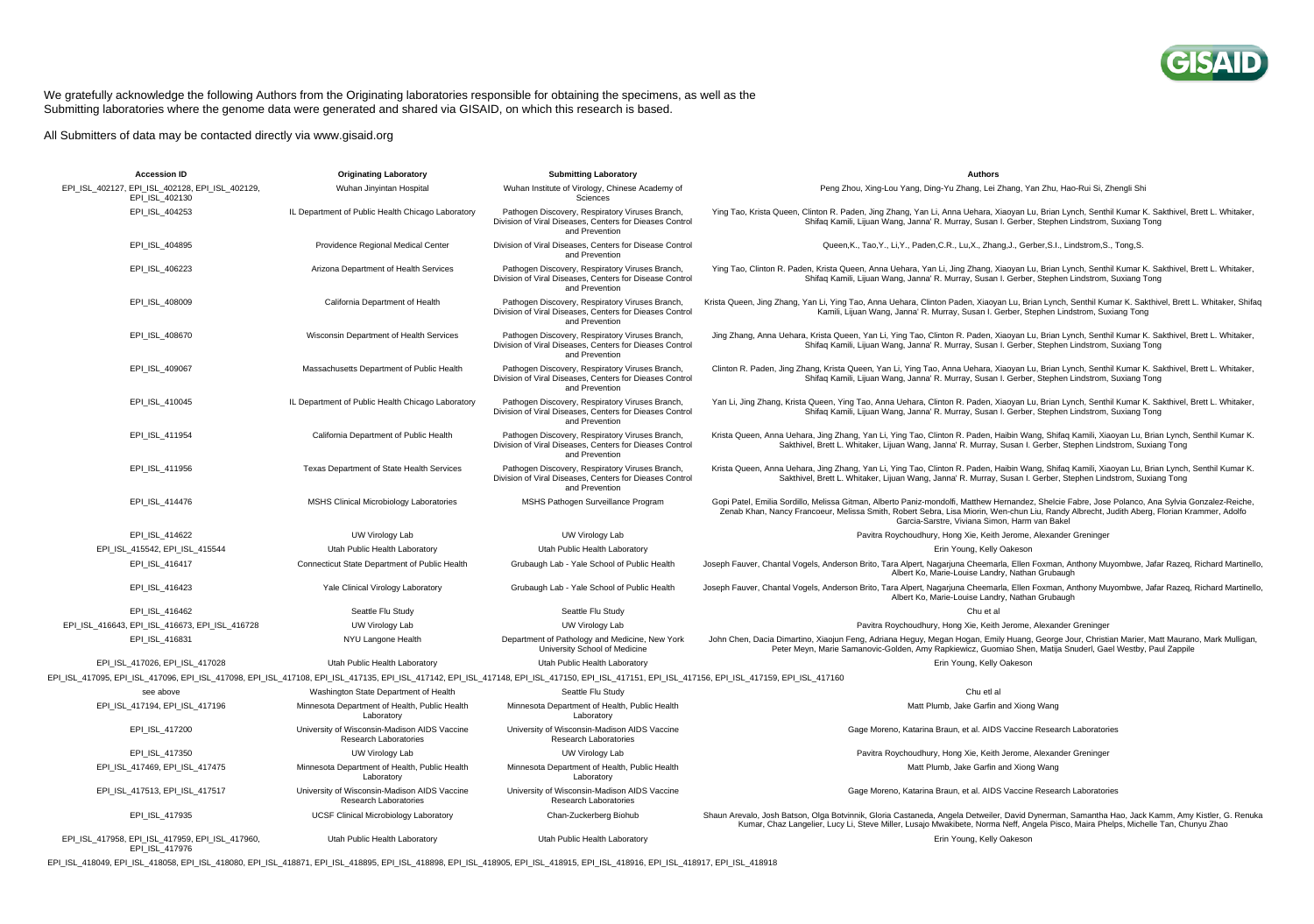| see above                                                                                                                                                                                                      | UW Virology Lab                                                       | UW Virology Lab                                                                                                              | Pavitra Roychoudhury, Hong Xie, Keith Jerome, Alexander Greninger                                                                                                                                                                                                                                                                                                                                                                                                                                                                      |
|----------------------------------------------------------------------------------------------------------------------------------------------------------------------------------------------------------------|-----------------------------------------------------------------------|------------------------------------------------------------------------------------------------------------------------------|----------------------------------------------------------------------------------------------------------------------------------------------------------------------------------------------------------------------------------------------------------------------------------------------------------------------------------------------------------------------------------------------------------------------------------------------------------------------------------------------------------------------------------------|
| EPI_ISL_418962, EPI_ISL_418963, EPI_ISL_418964                                                                                                                                                                 | Utah Public Health Laboratory                                         | Utah Public Health Laboratory                                                                                                | Erin Young, Kelly Oakeson                                                                                                                                                                                                                                                                                                                                                                                                                                                                                                              |
| EPI_ISL_419260                                                                                                                                                                                                 | Virginia DCLS                                                         | Virginia DCLS                                                                                                                | Virginia DCLS                                                                                                                                                                                                                                                                                                                                                                                                                                                                                                                          |
| EPI_ISL_419512                                                                                                                                                                                                 | Yale COVID-19 Biorepository                                           | Grubaugh Lab - Yale School of Public Health                                                                                  | Joseph Fauver, Tara Alpert, Anderson Brito, Anne Wyllie, Chantal Vogels, Mary Petrone, Chaney Kalinich, Isabel Ott, Arnau Casanovas, Catherine<br>Muenker, Adam Moore, Alice Lu, Maria Tokuyama, Patrick Wong, Peiwen Lu, Saad Omer, Richard Martinello, Allison Nelson, Shelli Farhadian, Akiko<br>Iwasaki, Charlese Dela Cruz, Albert Ko, Nathan Grubaugh                                                                                                                                                                            |
| EPI_ISL_419521                                                                                                                                                                                                 | Yale Clinical Virology Laboratory                                     | Grubaugh Lab - Yale School of Public Health                                                                                  | Joseph Fauver, Anderson Brito, Tara Alpert, Chantal Vogels, Ellen Foxman, Albert Ko, Marie Landry, Nathan Grubaugh                                                                                                                                                                                                                                                                                                                                                                                                                     |
| EPI_ISL_419554                                                                                                                                                                                                 | California Department of Public Health                                | Pathogen Discovery, Respiratory Viruses Branch,<br>Division of Viral Diseases, Centers for Disease Control<br>and Prevention | Ying Tao, Jing Zhang, Krista Queen, Anna Uehara, Clinton R. Paden, Yan Li, Haibin Wang, Jasmine Padilla, Justin Lee, Suxiang Tong                                                                                                                                                                                                                                                                                                                                                                                                      |
| EPI_ISL_419555                                                                                                                                                                                                 | WA State Department of Health                                         | Pathogen Discovery, Respiratory Viruses Branch,<br>Division of Viral Diseases, Centers for Disease Control<br>and Prevention | Ying Tao, Jing Zhang, Krista Queen, Anna Uehara, Clinton R. Paden, Yan Li, Haibin Wang, Jasmine Padilla, Justin Lee, Suxiang Tong                                                                                                                                                                                                                                                                                                                                                                                                      |
| EPI_ISL_419559, EPI_ISL_419560                                                                                                                                                                                 | FL Bureau of Public Health Laboratories-Tampa                         | Pathogen Discovery, Respiratory Viruses Branch,<br>Division of Viral Diseases, Centers for Disease Control<br>and Prevention | Anna Uehara, Ying Tao, Jing Zhang, Krista Queen, Clinton R. Paden, Yan Li, Haibin Wang, Jasmine Padilla, Justin Lee, Suxiang Tong                                                                                                                                                                                                                                                                                                                                                                                                      |
| EPI_ISL_419702                                                                                                                                                                                                 | NYU Langone Health                                                    | Departments of Pathology and Medicine, New York<br>University School of Medicine                                             | Maria Aguero-Rosenfeld, Margaret Black, John Cadley, Paolo Cotzia, John Chen, Dacia Dimartino, Xiaojun Feng, Adriana Heguy, Megan Hogan, Emily<br>Huang, George Jour, Christian Marier, Matthew T. Maurano, Mark J. Mulligan, Peter Meyn, Jared Pinnell, Sitharam Ramaswami, Amy Rapkiewicz, Marie<br>Samanovic-Golden, Antonio Serrano, Guomiao Shen, Matija Snuderl, Nick Vulpescu, Gael Westby, Paul Zappile, Yutong Zhang                                                                                                          |
| EPI_ISL_419706, EPI_ISL_419708, EPI_ISL_419710,<br>EPI_ISL_419712, EPI_ISL_420020, EPI_ISL_420024,<br>EPI_ISL_420029                                                                                           | Virginia DCLS                                                         | Virginia DCLS                                                                                                                | Virginia DCLS                                                                                                                                                                                                                                                                                                                                                                                                                                                                                                                          |
| EPI_ISL_420095, EPI_ISL_420097                                                                                                                                                                                 | Yale Clinical Virology Laboratory                                     | Grubaugh Lab - Yale School of Public Health                                                                                  | Joseph Fauver, Anderson Brito, Tara Alpert, Chantal Vogels, Ellen Foxman, Albert Ko, Marie Landry, Nathan Grubaugh                                                                                                                                                                                                                                                                                                                                                                                                                     |
| EPI_ISL_420305, EPI_ISL_420306                                                                                                                                                                                 | Alaska State Virology Laboratory                                      | Alaska State Virology Laboratory                                                                                             | Chen, J.                                                                                                                                                                                                                                                                                                                                                                                                                                                                                                                               |
| EPI_ISL_420571                                                                                                                                                                                                 | NYU Langone Health                                                    | Departments of Pathology and Medicine, New York<br>University School of Medicine                                             | Maria Aguero-Rosenfeld, Brendan Belovarac, Margaret Black, Ludovic Boytard, John Cadley, Paolo Cotzia, John Chen, Dacia Dimartino, Xiaojun Feng,<br>Tatyana Gindin, Adriana Heguy, Megan Hogan, Emily Huang, George Jour, Andrew Lytle, Christian Marier, Matthew T. Maurano, Mark J. Mulligan, Peter<br>Meyn, Iman Osman, Jared Pinnell, Sitharam Ramaswami, Amy Rapkiewicz, Marie Samanovic-Golden, Antonio Serrano, Guomiao Shen, Matija Snuderl,<br>Theodore Vougiouklakis, Nick Vulpescu, Gael Westby, Paul Zappile, Yutong Zhang |
| EPI_ISL_420784                                                                                                                                                                                                 | AZ Department of Health Services                                      | Pathogen Discovery, Respiratory Viruses Branch,<br>Division of Viral Diseases, Centers for Disease Control<br>and Prevention | Krista Queen, Yan Li, Ying Tao, Jing Zhang, Anne Uehara, Clinton R. Paden, Haibin Wang, Rachel Marine, Mary S. Keckler, Alison S. Laufer Halpin,<br>Jasmine Padilla, Justin Lee, Christopher A. Elkins, Suxiang Tong                                                                                                                                                                                                                                                                                                                   |
| EPI ISL 420785                                                                                                                                                                                                 | FL Bureau of Health Laboratories Tampa                                | Pathogen Discovery, Respiratory Viruses Branch,<br>Division of Viral Diseases, Centers for Disease Control<br>and Prevention | Krista Queen, Yan Li, Ying Tao, Jing Zhang, Anne Uehara, Clinton R. Paden, Haibin Wang, Rachel Marine, Mary S. Keckler, Alison S. Laufer Halpin,<br>Jasmine Padilla, Justin Lee, Christopher A, Elkins, Suxiang Tong                                                                                                                                                                                                                                                                                                                   |
| EPI_ISL_420787                                                                                                                                                                                                 | GA Department of Public Health                                        | Pathogen Discovery, Respiratory Viruses Branch,<br>Division of Viral Diseases, Centers for Disease Control<br>and Prevention | Krista Queen, Yan Li, Ying Tao, Jing Zhang, Anne Uehara, Clinton R. Paden, Haibin Wang, Rachel Marine, Mary S. Keckler, Alison S. Laufer Halpin<br>Jasmine Padilla, Justin Lee, Christopher A. Elkins, Suxiang Tong                                                                                                                                                                                                                                                                                                                    |
| EPI_ISL_420796                                                                                                                                                                                                 | Texas DSHS Lab Services                                               | Pathogen Discovery, Respiratory Viruses Branch,<br>Division of Viral Diseases, Centers for Disease Control<br>and Prevention | Krista Queen, Yan Li, Ying Tao, Jing Zhang, Anne Uehara, Clinton R. Paden, Haibin Wang, Rachel Marine, Mary S. Keckler, Alison S. Laufer Halpin,<br>Jasmine Padilla, Justin Lee, Christopher A. Elkins, Suxiang Tong                                                                                                                                                                                                                                                                                                                   |
| EPI_ISL_420803, EPI_ISL_420804, EPI_ISL_420805, EPI_ISL_420806, EPI_ISL_420807, EPI_ISL_420810, EPI_ISL_420813, EPI_ISL_420817, EPI_ISL_420819, EPI_ISL_420820, EPI_ISL_420821, EPI_ISL_420808, EPI_ISL_420822 |                                                                       |                                                                                                                              |                                                                                                                                                                                                                                                                                                                                                                                                                                                                                                                                        |
| see above                                                                                                                                                                                                      | Utah Public Health Laboratory                                         | Utah Public Health Laboratory                                                                                                | Erin Young, Kelly Oakeson                                                                                                                                                                                                                                                                                                                                                                                                                                                                                                              |
| EPI_ISL_421272                                                                                                                                                                                                 | Wyoming Public Health Laboratory                                      | Center for Global Health, University of New Mexico<br><b>Health Sciences Center</b>                                          | Daryl Domman, Kurt Schwalm, Rob Christensen, Wanda Manley, Cari Sloma, Noah Hull, Darrell Dinwiddie                                                                                                                                                                                                                                                                                                                                                                                                                                    |
| EPI_ISL_421305, EPI_ISL_421333                                                                                                                                                                                 | University of Wisconsin-Madison AIDS Vaccine<br>Research Laboratories | University of Wisconsin-Madison AIDS Vaccine<br>Research Laboratories                                                        | Gage Moreno, Katarina Braun, et al. AIDS Vaccine Research Laboratories                                                                                                                                                                                                                                                                                                                                                                                                                                                                 |
| EPI_ISL_421389, EPI_ISL_421425, EPI_ISL_421433                                                                                                                                                                 | MSHS Clinical Microbiology Laboratories                               | MSHS Pathogen Surveillance Program                                                                                           | Ana S. Gonzalez-Reiche, Mitchell Sullivan, Ajay Obla, Gopi Patel, Emilia Sordillo, Melissa Gitman, Alberto Paniz-mondolfi, Matthew Hernandez, Shelcie<br>Fabre, Jose Polanco, Zenab Khan, Bremy Albuquerque, Jayeeta Dutta, Juan Soto, Shwetha Sridhar Hara, Ying-Chih Wang, Melissa Smith, Robert Sebra<br>Lisa Miorin, Wen-chun Liu, Randy Albrecht, Judith Aberg, Florian Krammer, Adolfo Garcia-Sarstre, Viviana Simon, Harm van Bakel                                                                                             |
| EPI_ISL_421545, EPI_ISL_421549, EPI_ISL_421550,<br>EPI ISL 421551                                                                                                                                              | Wyoming Public Health Laboratory                                      | Center for Global Health, University of New Mexico<br><b>Health Sciences Center</b>                                          | Daryl Domman, Kurt Schwalm, Rob Christensen, Wanda Manley, Cari Sloma, Noah Hull, Darrell Dinwiddie                                                                                                                                                                                                                                                                                                                                                                                                                                    |
| EPI_ISL_421562                                                                                                                                                                                                 | Utah Public Health Laboratory                                         | Utah Public Health Laboratory                                                                                                | Erin Young, Kelly Oakeson                                                                                                                                                                                                                                                                                                                                                                                                                                                                                                              |
| EPI ISL 421584, EPI ISL 421585                                                                                                                                                                                 | NYU Langone Health                                                    | Departments of Pathology and Medicine, New York<br>University School of Medicine                                             | Maria Aguero-Rosenfeld, Brendan Belovarac, Margaret Black, Ludovic Boytard, John Cadley, Paolo Cotzia, John Chen, Dacia Dimartino, Xiaojun Feng,<br>Tatyana Gindin, Adriana Heguy, Megan Hogan, Emily Huang, George Jour, Andrew Lytle, Christian Marier, Matthew T. Maurano, Mark J. Mulligan, Peter<br>Meyn, Iman Osman, Jared Pinnell, Sitharam Ramaswami, Amy Rapkiewicz, Marie Samanovic-Golden, Antonio Serrano, Guomiao Shen, Matija Snuderl,<br>Theodore Vougiouklakis, Nick Vulpescu, Gael Westby, Paul Zappile, Yutong Zhang |
| EPI_ISL_421635                                                                                                                                                                                                 | MSHS Clinical Microbiology Laboratories                               | MSHS Pathogen Surveillance Program                                                                                           | Ana S. Gonzalez-Reiche, Mitchell Sullivan, Ajay Obla, Gopi Patel, Emilia Sordillo, Melissa Gitman, Alberto Paniz-mondolfi, Matthew Hernandez, Shelcie<br>Fabre, Jose Polanco, Zenab Khan, Bremy Albuquerque, Jayeeta Dutta, Juan Soto, Shwetha Sridhar Hara, Ying-Chih Wang, Melissa Smith, Robert Sebra<br>Lisa Miorin, Wen-chun Liu, Randy Albrecht, Judith Aberg, Florian Krammer, Adolfo Garcia-Sarstre, Viviana Simon, Harm van Bakel                                                                                             |
| EPI_ISL_421660                                                                                                                                                                                                 | The Ohio State University                                             | The Ohio State University-James Molecular Lab at<br>Polaris                                                                  | Huolin Tu, Matthew Avenarius, Preeti Panchioli, Sean Caruthers, Joan-Miquel Balada-Llasat, Jason Garee, Matt Hunt, Xiaokang Pan, Dan Jones                                                                                                                                                                                                                                                                                                                                                                                             |
| EPI_ISL_421675                                                                                                                                                                                                 | The Ohio State University Wexner Medical Center                       | The Ohio State University James Molecular lab                                                                                | Huolin Tu, Sean Caruthers, Matthew Avenarius, Joan-Miquel Balada-Llasat, Matthew Hunt, Preeti Panchioli, Xiaokang Pen, Jason Garee, Pam Snyder<br>Dan Jones                                                                                                                                                                                                                                                                                                                                                                            |
| EPI_ISL_421683, EPI_ISL_421686                                                                                                                                                                                 | Minnesota Department of Health, Public Health<br>Laboratory           | Minnesota Department of Health, Public Health<br>Laboratory                                                                  | Matt Plumb, Jacob Garfin, Xiong Wang                                                                                                                                                                                                                                                                                                                                                                                                                                                                                                   |
| EPI_ISL_421718, EPI_ISL_421723                                                                                                                                                                                 | NYU Langone Health                                                    | Departments of Pathology and Medicine, New York<br>University School of Medicine                                             | Maria Aquero-Rosenfeld, Brendan Belovarac, Margaret Black, Ludovic Boytard, John Cadley, Paolo Cotzia, John Chen, Dacia Dimartino, Xiaojun Feng,<br>Tatyana Gindin, Adriana Heguy, Megan Hogan, Emily Huang, George Jour, Andrew Lytle, Christian Marier, Matthew T. Maurano, Mark J. Mulligan, Peter<br>Meyn, Iman Osman, Jared Pinnell, Sitharam Ramaswami, Amy Rapkiewicz, Marie Samanovic-Golden, Antonio Serrano, Guomiao Shen, Matija Snuderl,<br>Theodore Vougiouklakis, Nick Vulpescu, Gael Westby, Paul Zappile, Yutong Zhang |
| EPI ISL 422459                                                                                                                                                                                                 | Gundersen Molecular Diagnostics Laboratory                            | Kabara Cancer Research Institute                                                                                             | Craig S. Richmond & Paraic A. Kenny                                                                                                                                                                                                                                                                                                                                                                                                                                                                                                    |
| EPI_ISL_422461, EPI_ISL_422462                                                                                                                                                                                 | Gundersen Molecular Diagnostics Laboratory                            | Kabara Cancer Research Institute                                                                                             | Craig S. Richmond, Paraic A. Kenny                                                                                                                                                                                                                                                                                                                                                                                                                                                                                                     |
| EPI ISL 422500, EPI ISL 422560                                                                                                                                                                                 | MSHS Clinical Microbiology Laboratories                               | MSHS Pathogen Surveillance Program                                                                                           | Ana S. Gonzalez-Reiche, Mitchell Sullivan, Ajay Obla, Gopi Patel, Emilia Sordillo, Melissa Gitman, Alberto Paniz-mondolfi, Matthew Hernandez, Shelcie                                                                                                                                                                                                                                                                                                                                                                                  |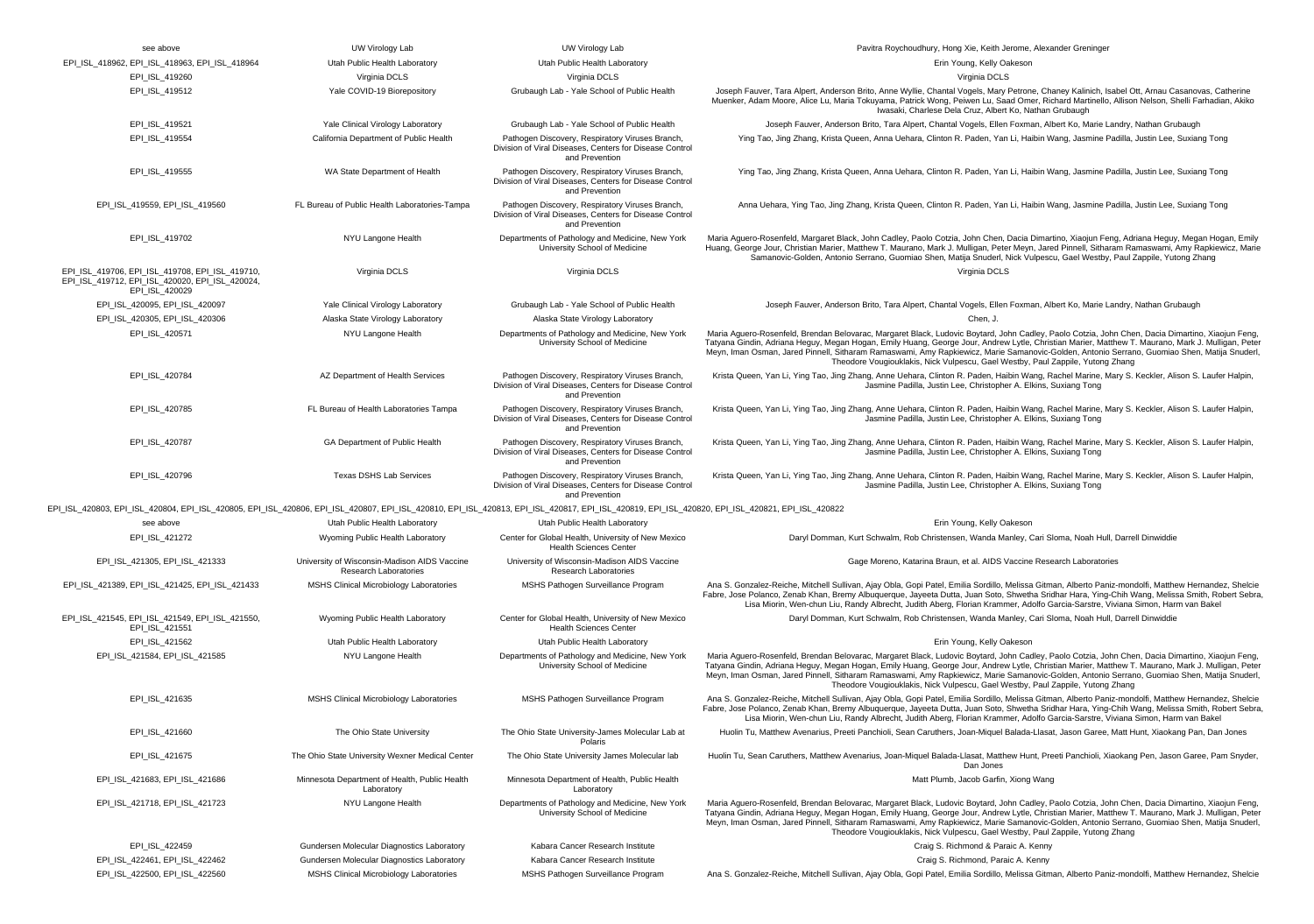Fabre, Jose Polanco, Zenab Khan, Bremy Albuquerque, Jayeeta Dutta, Juan Soto, Shwetha Sridhar Hara, Ying-Chih Wang, Melissa Smith, Robert Sebra,<br>Lisa Miorin, Wen-chun Liu, Randy Albrecht, Judith Aberg, Florian Krammer, Ad

EPI\_ISL\_422961, EPI\_ISL\_422973, EPI\_ISL\_422999, EPI\_ISL\_424173, EPI\_ISL\_424241, EPI\_ISL\_424244, EPI\_ISL\_424286, EPI\_ISL\_424290, EPI\_ISL\_424307, EPI\_ISL\_424308, EPI\_ISL\_424315, EPI\_ISL\_424318, EPI\_ISL\_424319, EPI\_ISL\_424321, EPI\_ISL\_424322

|                                                                                                   |                                                                                                                              |                                                                                                                              | PI_ISL_422961, EPI_ISL_422973, EPI_ISL_422999, EPI_ISL_424173, EPI_ISL_424241, EPI_ISL_424244, EPI_ISL_424286, EPI_ISL_424290, EPI_ISL_424307, EPI_ISL_424308, EPI_ISL_424315, EPI_ISL_424318, EPI_ISL_424319, EPI_ISL_424321,                                                                                                                                                                                                                                                                                                         |
|---------------------------------------------------------------------------------------------------|------------------------------------------------------------------------------------------------------------------------------|------------------------------------------------------------------------------------------------------------------------------|----------------------------------------------------------------------------------------------------------------------------------------------------------------------------------------------------------------------------------------------------------------------------------------------------------------------------------------------------------------------------------------------------------------------------------------------------------------------------------------------------------------------------------------|
| see above                                                                                         | UW Virology Lab                                                                                                              | UW Virology Lab                                                                                                              | Pavitra Roychoudhury, Hong Xie, Keith Jerome, Alexander Greninger                                                                                                                                                                                                                                                                                                                                                                                                                                                                      |
| EPI_ISL_424353                                                                                    | Dirk Dittmer                                                                                                                 | Dirk Dittmer                                                                                                                 | Bailey,A.G., Caro-Vegas,C., Thompson,C., Dittmer,D., Eason,A.B., Juarez,A., Landis,J.T., McNamara,R.P., Miller,M.B., Moorad,R., Pluta,L.J., Seltzer,T.A.,<br>Villamor, F. and Vahrson, W.                                                                                                                                                                                                                                                                                                                                              |
| EPI_ISL_424354                                                                                    | Dirk Dittmer                                                                                                                 | Dirk Dittmer                                                                                                                 | Bailey, A.G., Caro-Vegas, C.P., Dittmer, D., Eason, A.B., Juarez, A., Landis, J.T., McNamara, R.P., Miller, M.B., Moorad, R., Pluta, L.J., Seltzer, T.A.,<br>Thompson, C., Vahrson, W. and Villamor, F.                                                                                                                                                                                                                                                                                                                                |
| EPI_ISL_424668, EPI_ISL_424669                                                                    | Arizona State University Health Services                                                                                     | Arizona State University                                                                                                     | Rabia Maqsood, LaRinda A. Holland, Emily A. Kaelin, Bereket Estifanos, Nicholas J. Mellor, Jason Steel, Lily I. Wu, Arvind Varsani, Rolf U. Halden, Brenda<br>G. Hogue, Matthew Scotch, Efrem S. Lim                                                                                                                                                                                                                                                                                                                                   |
| EPI_ISL_424842                                                                                    | SC Dept of Health and Env. Control-Bureau of<br>Laboratories                                                                 | Pathogen Discovery, Respiratory Viruses Branch,<br>Division of Viral Diseases, Centers for Disease Control<br>and Prevention | Yan Li, Krista Queen, Clinton R. Paden, Rachel Marine, Anna Uehara, Ying Tao, Jing Zhang, Haibin Wang, Mary S. Keckler, Alison S. Laufer Halpin,<br>Christopher A. Elkins, Suxiang Tong                                                                                                                                                                                                                                                                                                                                                |
| EPI_ISL_424848, EPI_ISL_424849                                                                    | AZ SPHL, Arizona Department of Health Services                                                                               | Pathogen Discovery, Respiratory Viruses Branch,<br>Division of Viral Diseases, Centers for Disease Control<br>and Prevention | Yan Li, Krista Queen, Clinton R. Paden, Rachel Marine, Anna Uehara, Ying Tao, Jing Zhang, Haibin Wang, Mary S. Keckler, Alison S. Laufer Halpin,<br>Christopher A. Elkins, Suxiang Tong                                                                                                                                                                                                                                                                                                                                                |
| EPI_ISL_424853, EPI_ISL_424854                                                                    | FL Bureau of Public Health Laboratories-Miami                                                                                | Pathogen Discovery, Respiratory Viruses Branch,<br>Division of Viral Diseases, Centers for Disease Control<br>and Prevention | Yan Li, Krista Queen, Clinton R. Paden, Rachel Marine, Anna Uehara, Ying Tao, Jing Zhang, Haibin Wang, Mary S. Keckler, Alison S. Laufer Halpin,<br>Christopher A. Elkins, Suxiang Tong                                                                                                                                                                                                                                                                                                                                                |
| EPI_ISL_424855                                                                                    | FL Bureau of Public Health Laboratories-Tampa                                                                                | Pathogen Discovery, Respiratory Viruses Branch,<br>Division of Viral Diseases, Centers for Disease Control<br>and Prevention | Yan Li, Krista Queen, Clinton R. Paden, Rachel Marine, Anna Uehara, Ying Tao, Jing Zhang, Haibin Wang, Mary S. Keckler, Alison S. Laufer Halpin,<br>Christopher A. Elkins, Suxiang Tong                                                                                                                                                                                                                                                                                                                                                |
| EPI_ISL_424856, EPI_ISL_424857                                                                    | FL Bur. of Public Health Laboratories-Jacksonville                                                                           | Pathogen Discovery, Respiratory Viruses Branch,<br>Division of Viral Diseases, Centers for Disease Control<br>and Prevention | Yan Li, Krista Queen, Clinton R. Paden, Rachel Marine, Anna Uehara, Ying Tao, Jing Zhang, Haibin Wang, Mary S. Keckler, Alison S. Laufer Halpin,<br>Christopher A. Elkins, Suxiang Tong                                                                                                                                                                                                                                                                                                                                                |
| EPI_ISL_424858, EPI_ISL_424860, EPI_ISL_424861,<br>EPI_ISL_424862, EPI_ISL_424863, EPI_ISL_424864 | GA Department of Public Health Laboratory                                                                                    | Pathogen Discovery, Respiratory Viruses Branch,<br>Division of Viral Diseases, Centers for Disease Control<br>and Prevention | Yan Li, Krista Queen, Clinton R. Paden, Rachel Marine, Anna Uehara, Ying Tao, Jing Zhang, Haibin Wang, Mary S. Keckler, Alison S. Laufer Halpin,<br>Christopher A. Elkins, Suxiang Tong                                                                                                                                                                                                                                                                                                                                                |
| EPI_ISL_424869                                                                                    | MD DOH Laboratories Administration                                                                                           | Pathogen Discovery, Respiratory Viruses Branch,<br>Division of Viral Diseases, Centers for Disease Control<br>and Prevention | Yan Li, Krista Queen, Clinton R. Paden, Rachel Marine, Anna Uehara, Ying Tao, Jing Zhang, Haibin Wang, Mary S. Keckler, Alison S. Laufer Halpin,<br>Christopher A. Elkins, Suxiang Tong                                                                                                                                                                                                                                                                                                                                                |
| EPI_ISL_424870                                                                                    | MO State Public Health Laboratory                                                                                            | Pathogen Discovery, Respiratory Viruses Branch,<br>Division of Viral Diseases, Centers for Disease Control<br>and Prevention | Yan Li, Krista Queen, Clinton R. Paden, Rachel Marine, Anna Uehara, Ying Tao, Jing Zhang, Haibin Wang, Mary S. Keckler, Alison S. Laufer Halpin,<br>Christopher A. Elkins, Suxiang Tong                                                                                                                                                                                                                                                                                                                                                |
| EPI_ISL_424872, EPI_ISL_424873                                                                    | NC State Laboratory of Public Health                                                                                         | Pathogen Discovery, Respiratory Viruses Branch,<br>Division of Viral Diseases, Centers for Disease Control<br>and Prevention | Yan Li, Krista Queen, Clinton R. Paden, Rachel Marine, Anna Uehara, Ying Tao, Jing Zhang, Haibin Wang, Mary S. Keckler, Alison S. Laufer Halpin,<br>Christopher A. Elkins, Suxiang Tong                                                                                                                                                                                                                                                                                                                                                |
| EPI_ISL_424875                                                                                    | NE Public Health Laboratory                                                                                                  | Pathogen Discovery, Respiratory Viruses Branch,<br>Division of Viral Diseases, Centers for Disease Control<br>and Prevention | Yan Li, Krista Queen, Clinton R. Paden, Rachel Marine, Anna Uehara, Ying Tao, Jing Zhang, Haibin Wang, Mary S. Keckler, Alison S. Laufer Halpin,<br>Christopher A. Elkins, Suxiang Tong                                                                                                                                                                                                                                                                                                                                                |
| EPI_ISL_424878                                                                                    | NJ Public Health and Environmental Laboratories                                                                              | Pathogen Discovery, Respiratory Viruses Branch,<br>Division of Viral Diseases, Centers for Disease Control<br>and Prevention | Yan Li, Krista Queen, Clinton R. Paden, Rachel Marine, Anna Uehara, Ying Tao, Jing Zhang, Haibin Wang, Mary S. Keckler, Alison S. Laufer Halpin,<br>Christopher A. Elkins, Suxiang Tong                                                                                                                                                                                                                                                                                                                                                |
| EPI_ISL_424880                                                                                    | OH Department of Health Laboratory                                                                                           | Pathogen Discovery, Respiratory Viruses Branch,<br>Division of Viral Diseases, Centers for Disease Control<br>and Prevention | Yan Li, Krista Queen, Clinton R. Paden, Rachel Marine, Anna Uehara, Ying Tao, Jing Zhang, Haibin Wang, Mary S. Keckler, Alison S. Laufer Halpin,<br>Christopher A. Elkins, Suxiang Tong                                                                                                                                                                                                                                                                                                                                                |
| EPI_ISL_424881, EPI_ISL_424883, EPI_ISL_424885,<br>EPI ISL 424886                                 | PA Department of Health, Bureau of Laboratories                                                                              | Pathogen Discovery, Respiratory Viruses Branch,<br>Division of Viral Diseases, Centers for Disease Control<br>and Prevention | Yan Li, Krista Queen, Clinton R. Paden, Rachel Marine, Anna Uehara, Ying Tao, Jing Zhang, Haibin Wang, Mary S. Keckler, Alison S. Laufer Halpin,<br>Christopher A. Elkins, Suxiang Tong                                                                                                                                                                                                                                                                                                                                                |
| EPI ISL 424888                                                                                    | SC Dept of Health and Env. Control-Bureau of<br>Laboratories                                                                 | Pathogen Discovery, Respiratory Viruses Branch,<br>Division of Viral Diseases, Centers for Disease Control<br>and Prevention | Yan Li, Krista Queen, Clinton R. Paden, Rachel Marine, Anna Uehara, Ying Tao, Jing Zhang, Haibin Wang, Mary S. Keckler, Alison S. Laufer Halpin,<br>Christopher A. Elkins, Suxiang Tong                                                                                                                                                                                                                                                                                                                                                |
| EPI_ISL_424893, EPI_ISL_424894                                                                    | VA-Division of Consolidated Laboratory Services                                                                              | Pathogen Discovery, Respiratory Viruses Branch,<br>Division of Viral Diseases, Centers for Disease Control<br>and Prevention | Yan Li, Krista Queen, Clinton R. Paden, Rachel Marine, Anna Uehara, Ying Tao, Jing Zhang, Haibin Wang, Mary S. Keckler, Alison S. Laufer Halpin,<br>Christopher A. Elkins, Suxiang Tong                                                                                                                                                                                                                                                                                                                                                |
| EPI_ISL_424896, EPI_ISL_424897, EPI_ISL_424899                                                    | IA State Hygienic Laboratory                                                                                                 | Pathogen Discovery, Respiratory Viruses Branch,<br>Division of Viral Diseases, Centers for Disease Control<br>and Prevention | Ying Tao, Clinton R. Paden, Jing Zhang, Krista Queen, Anna Uehara, Yan Li, Haibin Wang, Mary S. Keckler, Alison S. Laufer Halpin, Christopher A. Elkins,<br>Suxiang Tong                                                                                                                                                                                                                                                                                                                                                               |
| EPI ISL 424901                                                                                    | NJ Public Health and Environmental Laboratories                                                                              | Pathogen Discovery, Respiratory Viruses Branch,<br>Division of Viral Diseases, Centers for Disease Control<br>and Prevention | Ying Tao, Clinton R. Paden, Jing Zhang, Krista Queen, Anna Uehara, Yan Li, Haibin Wang, Mary S. Keckler, Alison S. Laufer Halpin, Christopher A. Elkins,<br>Suxiang Tong                                                                                                                                                                                                                                                                                                                                                               |
| EPI_ISL_424903, EPI_ISL_424904, EPI_ISL_424905                                                    | SC Dept of Health and Env. Control-Bureau of<br>Laboratories                                                                 | Pathogen Discovery, Respiratory Viruses Branch,<br>Division of Viral Diseases, Centers for Disease Control<br>and Prevention | Ying Tao, Clinton R. Paden, Jing Zhang, Krista Queen, Anna Uehara, Yan Li, Haibin Wang, Mary S. Keckler, Alison S. Laufer Halpin, Christopher A. Elkins,<br>Suxiang Tong                                                                                                                                                                                                                                                                                                                                                               |
| EPI_ISL_424909, EPI_ISL_424915                                                                    | MA State Public Health Laboratory                                                                                            | Pathogen Discovery, Respiratory Viruses Branch,<br>Division of Viral Diseases, Centers for Disease Control<br>and Prevention | Ying Tao, Clinton R. Paden, Jing Zhang, Krista Queen, Anna Uehara, Yan Li, Haibin Wang, Mary S. Keckler, Alison S. Laufer Halpin, Christopher A. Elkins,<br>Suxiang Tong                                                                                                                                                                                                                                                                                                                                                               |
| EPI_ISL_424943, EPI_ISL_424965                                                                    | NYU Langone Health                                                                                                           | Departments of Pathology and Medicine, New York<br>University School of Medicine                                             | Maria Aguero-Rosenfeld, Brendan Belovarac, Margaret Black, Ludovic Boytard, John Cadley, Paolo Cotzia, John Chen, Dacia Dimartino, Xiaojun Feng,<br>Tatyana Gindin, Adriana Heguy, Megan Hogan, Emily Huang, George Jour, Andrew Lytle, Christian Marier, Matthew T. Maurano, Mark J. Mulligan, Peter<br>Meyn, Iman Osman, Jared Pinnell, Sitharam Ramaswami, Amy Rapkiewicz, Marie Samanovic-Golden, Antonio Serrano, Guomiao Shen, Matija Snuderl,<br>Theodore Vougiouklakis, Nick Vulpescu, Gael Westby, Paul Zappile, Yutong Zhang |
| EPI_ISL_424984, EPI_ISL_424985                                                                    | Bureau of Laboratories, Michigan Department of Health Michigan Department of Health and Human Services<br>and Human Services |                                                                                                                              | Blankenship HM, Riner D, Soehnlen MK                                                                                                                                                                                                                                                                                                                                                                                                                                                                                                   |
| EPI ISL 424987                                                                                    | Dirk Dittmer                                                                                                                 | Dirk Dittmer                                                                                                                 | Bailey,A.G., Caro-Vegas,C.P., Dittmer,D., Eason,A.B., Juarez,A., Landis,J.T., McNamara,R.P., Miller,M.B., Moorad,R., Pluta,L.J., Seltzer,T.A.,                                                                                                                                                                                                                                                                                                                                                                                         |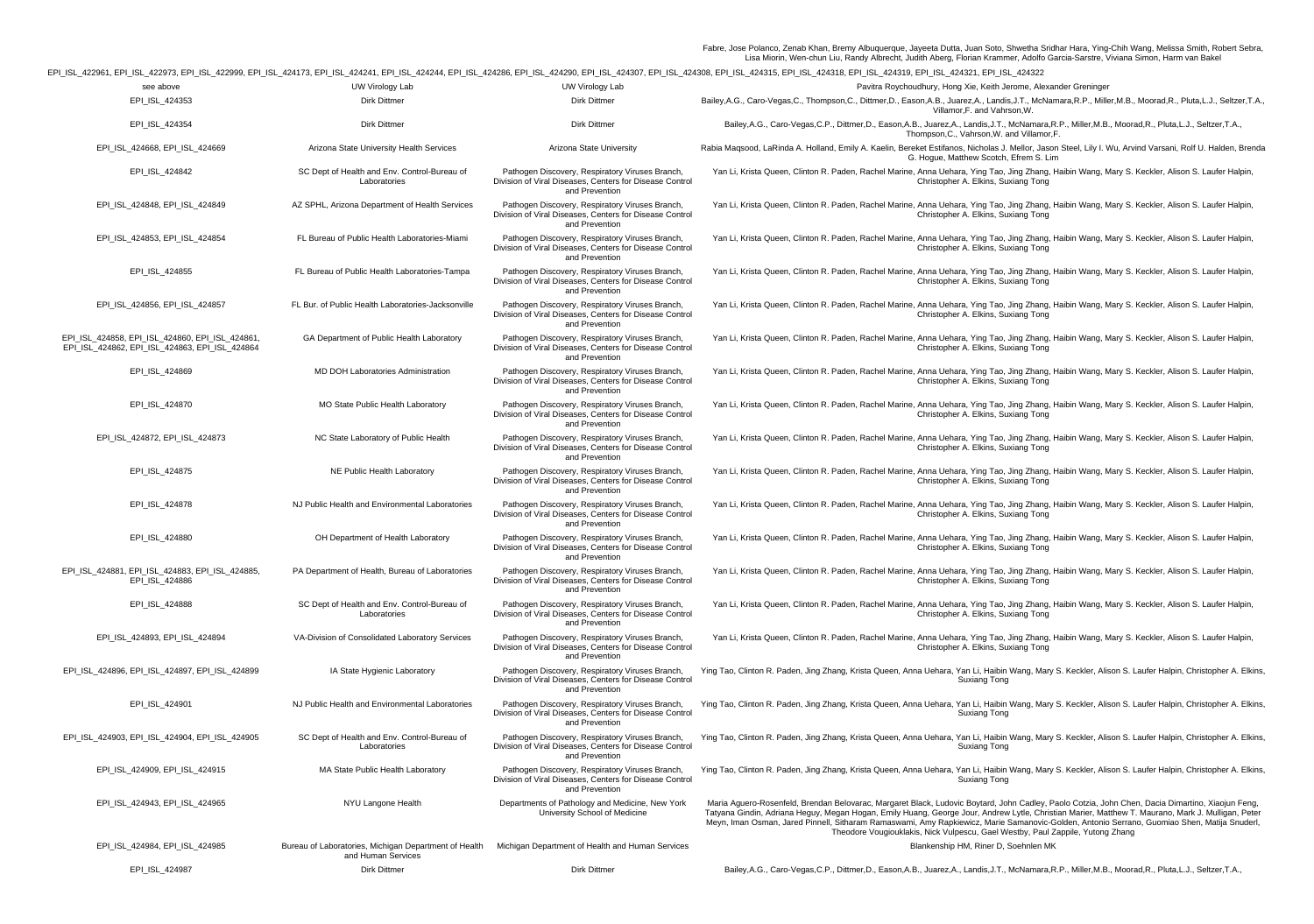|                                                                                                                                                                                |                                                                             |                                                                                                                              | Thompson, C., Vahrson, W. and Villamor, F.                                                                                                                                                                                                                                                                                                                                                                                                                                                                                                                          |
|--------------------------------------------------------------------------------------------------------------------------------------------------------------------------------|-----------------------------------------------------------------------------|------------------------------------------------------------------------------------------------------------------------------|---------------------------------------------------------------------------------------------------------------------------------------------------------------------------------------------------------------------------------------------------------------------------------------------------------------------------------------------------------------------------------------------------------------------------------------------------------------------------------------------------------------------------------------------------------------------|
| EPI_ISL_424990                                                                                                                                                                 | Bureau of Laboratories, Michigan Department of Health<br>and Human Services | Michigan Department of Health and Human Services                                                                             | Blankenship HM, Riner D, Soehnlen MK                                                                                                                                                                                                                                                                                                                                                                                                                                                                                                                                |
| EPI ISL 425144, EPI ISL 425146, EPI ISL 425156,<br>EPI ISL 425167                                                                                                              | University of Wisconsin-Madison AIDS Vaccine<br>Research Laboratories       | University of Wisconsin-Madison AIDS Vaccine<br>Research Laboratories                                                        | Gage Moreno, Katarina Braun, et al. AIDS Vaccine Research Laboratories                                                                                                                                                                                                                                                                                                                                                                                                                                                                                              |
|                                                                                                                                                                                |                                                                             |                                                                                                                              | EPI_ISL_426052, EPI_ISL_426055, EPI_ISL_426057, EPI_ISL_426059, EPI_ISL_426060, EPI_ISL_426061, EPI_ISL_426064, EPI_ISL_426065, EPI_ISL_426067, EPI_ISL_426068, EPI_ISL_426068, EPI_ISL_426076, EPI_ISL_426074, EPI_ISL_426076                                                                                                                                                                                                                                                                                                                                      |
| see above                                                                                                                                                                      | UW Virology Lab                                                             | UW Virology Lab                                                                                                              | Pavitra Roychoudhury, Hong Xie, Keith Jerome, Alexander Greninger                                                                                                                                                                                                                                                                                                                                                                                                                                                                                                   |
| EPI ISL 426159, EPI ISL 426160, EPI ISL 426161                                                                                                                                 | Gundersen Molecular Diagnostics Laboratory                                  | Kabara Cancer Research Institute                                                                                             | Craig S. Richmond, Paraic A. Kenny                                                                                                                                                                                                                                                                                                                                                                                                                                                                                                                                  |
| EPI_ISL_426294                                                                                                                                                                 | Wadsworth Center, New York State Department.of<br>Health                    | Wadsworth Center, New York State Department.of<br>Health                                                                     | Kirsten St. George, Daryl M. Lamson, Sara Griesemer, Jonathan Plitnick, Navjot Singh, Matthew D. Shudt, Erica Lasek-Nesselquist                                                                                                                                                                                                                                                                                                                                                                                                                                     |
| EPI_ISL_426417, EPI_ISL_426418, EPI_ISL_426419                                                                                                                                 | GA Department of Public Health Laboratory                                   | Pathogen Discovery, Respiratory Viruses Branch,<br>Division of Viral Diseases, Centers for Disease Control<br>and Prevention | Anna Uehara, Yan Li, Krista Queen, Clinton R. Paden, Rachel Marine, Ying Tao, Jing Zhang, Haibin Wang, Mary S. Keckler, Alison S. Laufer Halpin,<br>Christopher A. Elkins, Suxiang Tong                                                                                                                                                                                                                                                                                                                                                                             |
| EPI ISL 426425                                                                                                                                                                 | MD DOH Laboratories Administration                                          | Pathogen Discovery, Respiratory Viruses Branch,<br>Division of Viral Diseases, Centers for Disease Control<br>and Prevention | Krista Queen, Yan Li, Anna Uehara, Clinton R. Paden, Rachel Marine, Ying Tao, Jing Zhang, Haibin Wang, Mary S. Keckler, Alison S. Laufer Halpin,<br>Christopher A. Elkins, Suxiang Tong                                                                                                                                                                                                                                                                                                                                                                             |
| EPI_ISL_426428                                                                                                                                                                 | NC State Laboratory of Public Health                                        | Pathogen Discovery, Respiratory Viruses Branch,<br>Division of Viral Diseases, Centers for Disease Control<br>and Prevention | Krista Queen, Yan Li, Anna Uehara, Clinton R. Paden, Rachel Marine, Ying Tao, Jing Zhang, Haibin Wang, Mary S. Keckler, Alison S. Laufer Halpin,<br>Christopher A. Elkins, Suxiang Tong                                                                                                                                                                                                                                                                                                                                                                             |
| EPI_ISL_426431                                                                                                                                                                 | OH Department of Health Laboratory                                          | Pathogen Discovery, Respiratory Viruses Branch,<br>Division of Viral Diseases, Centers for Disease Control<br>and Prevention | Krista Queen, Yan Li, Anna Uehara, Clinton R. Paden, Rachel Marine, Ying Tao, Jing Zhang, Haibin Wang, Mary S. Keckler, Alison S. Laufer Halpin,<br>Christopher A. Elkins, Suxiang Tong                                                                                                                                                                                                                                                                                                                                                                             |
| EPI_ISL_426432                                                                                                                                                                 | PA Department of Health, Bureau of Laboratories                             | Pathogen Discovery, Respiratory Viruses Branch,<br>Division of Viral Diseases, Centers for Disease Control<br>and Prevention | Krista Queen, Yan Li, Anna Uehara, Clinton R. Paden, Rachel Marine, Ying Tao, Jing Zhang, Haibin Wang, Mary S. Keckler, Alison S. Laufer Halpin,<br>Christopher A. Elkins, Suxiang Tong                                                                                                                                                                                                                                                                                                                                                                             |
| EPI_ISL_426451                                                                                                                                                                 | WA State Department of Health                                               | Pathogen Discovery, Respiratory Viruses Branch,<br>Division of Viral Diseases, Centers for Disease Control<br>and Prevention | Ying Tao, Jing Zhang, Clinton R. Paden, Krista Queen, Anna Uehara, Yan Li, Haibin Wang, Jesica Jacobs, Denny Russell, Brian Hiatt, Jessica Gant,<br>Suxiang Tong                                                                                                                                                                                                                                                                                                                                                                                                    |
| EPI_ISL_426463, EPI_ISL_426466                                                                                                                                                 | Virginia DCLS                                                               | Virginia DCLS                                                                                                                | Virginia DCLS                                                                                                                                                                                                                                                                                                                                                                                                                                                                                                                                                       |
| EPI_ISL_426485                                                                                                                                                                 | AZ SPHL, Arizona Department of Health Services                              | <b>TGen North</b>                                                                                                            | Jolene Bowers, Megan Folkerts, Darrin Lemmer, Dave Engelthaler                                                                                                                                                                                                                                                                                                                                                                                                                                                                                                      |
| EPI_ISL_426500, EPI_ISL_426501, EPI_ISL_426502,                                                                                                                                | <b>TGen North</b>                                                           | <b>TGen North</b>                                                                                                            | Jolene Bowers, Megan Folkerts, Darrin Lemmer, Dave Engelthaler                                                                                                                                                                                                                                                                                                                                                                                                                                                                                                      |
| EPI_ISL_426504, EPI_ISL_426506, EPI_ISL_426507,<br>EPI ISL 426508, EPI ISL 426509, EPI ISL 426510.<br>EPI ISL 426511                                                           |                                                                             |                                                                                                                              |                                                                                                                                                                                                                                                                                                                                                                                                                                                                                                                                                                     |
| EPI ISL 426512, EPI ISL 426513, EPI ISL 426514,<br>EPI ISL 426515, EPI ISL 426516, EPI ISL 426517,<br>EPI_ISL_426519                                                           | AZ SPHL, Arizona Department of Health Services                              | <b>TGen North</b>                                                                                                            | Jolene Bowers, Megan Folkerts, Darrin Lemmer, Dave Engelthaler                                                                                                                                                                                                                                                                                                                                                                                                                                                                                                      |
| EPI_ISL_426521, EPI_ISL_426522, EPI_ISL_426523,<br>EPI_ISL_426526                                                                                                              | <b>TGen North</b>                                                           | <b>TGen North</b>                                                                                                            | Jolene Bowers, Megan Folkerts, Darrin Lemmer, Dave Engelthaler                                                                                                                                                                                                                                                                                                                                                                                                                                                                                                      |
| EPI_ISL_426527, EPI_ISL_426528, EPI_ISL_426529,<br>EPI_ISL_426530                                                                                                              | AZ SPHL, Arizona Department of Health Services                              | <b>TGen North</b>                                                                                                            | Jolene Bowers, Megan Folkerts, Darrin Lemmer, Dave Engelthaler                                                                                                                                                                                                                                                                                                                                                                                                                                                                                                      |
| EPI_ISL_426534, EPI_ISL_426535, EPI_ISL_426536                                                                                                                                 | <b>TGen North</b>                                                           | <b>TGen North</b>                                                                                                            | Jolene Bowers, Megan Folkerts, Darrin Lemmer, Dave Engelthaler                                                                                                                                                                                                                                                                                                                                                                                                                                                                                                      |
| EPI_ISL_426537, EPI_ISL_426538, EPI_ISL_426540,<br>EPI_ISL_426541, EPI_ISL_426542, EPI_ISL_426545,<br>EPI_ISL_426548, EPI_ISL_426549, EPI_ISL_426554,<br>EPI_ISL_426555        | AZ SPHL, Arizona Department of Health Services                              | <b>TGen North</b>                                                                                                            | Jolene Bowers, Megan Folkerts, Darrin Lemmer, Dave Engelthaler                                                                                                                                                                                                                                                                                                                                                                                                                                                                                                      |
| EPI_ISL_426556, EPI_ISL_426557                                                                                                                                                 | <b>TGen North</b>                                                           | <b>TGen North</b>                                                                                                            | Jolene Bowers, Megan Folkerts, Darrin Lemmer, Dave Engelthaler                                                                                                                                                                                                                                                                                                                                                                                                                                                                                                      |
| EPI_ISL_426559, EPI_ISL_426564, EPI_ISL_426565,<br>EPI_ISL_426566, EPI_ISL_426567, EPI_ISL_426568,<br>EPI_ISL_426569                                                           | AZ SPHL, Arizona Department of Health Services                              | <b>TGen North</b>                                                                                                            | Jolene Bowers, Megan Folkerts, Darrin Lemmer, Dave Engelthaler                                                                                                                                                                                                                                                                                                                                                                                                                                                                                                      |
| EPI_ISL_426617, EPI_ISL_426621                                                                                                                                                 | NYU Langone Health                                                          | Departments of Pathology and Medicine, New York<br>University School of Medicine                                             | Maria Aguero-Rosenfeld, Brendan Belovarac, Margaret Black, Ludovic Boytard, John Cadley, Paolo Cotzia, John Chen, Dacia Dimartino, Xiaojun Feng,<br>Tatyana Gindin, Emily Guzman, Adriana Heguy, Megan Hogan, Emily Huang, George Jour, Andrew Lytle, Christian Marier, Matthew T. Maurano, Mark J.<br>Mulligan, Peter Meyn, Iman Osman, Jared Pinnell, Vanessa Raabe, Sitharam Ramaswami, Amy Rapkiewicz, Marie Samanovic-Golden, Antonio Serrano,<br>Guomiao Shen, Matija Snuderl, Theodore Vougiouklakis, Nick Vulpescu, Gael Westby, Paul Zappile, Yutong Zhang |
| EPI_ISL_427163, EPI_ISL_427165, EPI_ISL_427167,<br>EPI_ISL_427170, EPI_ISL_427172, EPI_ISL_427173,<br>EPI_ISL_427182                                                           | UW Virology Lab                                                             | UW Virology Lab                                                                                                              | Pavitra Roychoudhury, Hong Xie, Keith Jerome, Alexander Greninger                                                                                                                                                                                                                                                                                                                                                                                                                                                                                                   |
| EPI_ISL_427272                                                                                                                                                                 | AZ SPHL, Arizona Department of Health Services                              | <b>TGen North</b>                                                                                                            | Jolene Bowers, Megan Folkerts, Darrin Lemmer, Dave Engelthaler                                                                                                                                                                                                                                                                                                                                                                                                                                                                                                      |
| EPI_ISL_427281, EPI_ISL_427286, EPI_ISL_427287                                                                                                                                 | Minnesota Department of Health, Public Health<br>Laboratory                 | Minnesota Department of Health, Public Health<br>Laboratory                                                                  | Matt Plumb, Jacob Garfin and Xiong Wang                                                                                                                                                                                                                                                                                                                                                                                                                                                                                                                             |
| EPI_ISL_427288                                                                                                                                                                 | The Ohio State University                                                   | The Ohio State University-James Molecular Lab at<br>Polaris                                                                  | Huolin Tu, Preeti Panchioli, Jason Garee, Matthew Hunt, Joan-Miquel Balada-Llasat, Erica Vincent, Weigiang Zhao, Dan Jones                                                                                                                                                                                                                                                                                                                                                                                                                                          |
| EPI_ISL_427290                                                                                                                                                                 | The Ohio State University                                                   | The Ohio State University-James Molecular Lab at<br>Polaris                                                                  | Huolin Tu, Jason Garee, Matthew Hunt, Joan-Miquel Balada-Llasat, Preeti Pancholi, Erica Vincent, Rongqin Ren, Dan Jones                                                                                                                                                                                                                                                                                                                                                                                                                                             |
| EPI_ISL_427429, EPI_ISL_427430, EPI_ISL_427434, EPI_ISL_427435, EPI_ISL_427437, EPI_ISL_427440, EPI_ISL_427443, EPI_ISL_427446, EPI_ISL_427449, EPI_ISL_427450, EPI_ISL_427456 |                                                                             |                                                                                                                              |                                                                                                                                                                                                                                                                                                                                                                                                                                                                                                                                                                     |
| see above                                                                                                                                                                      | University of Wisconsin-Madison AIDS Vaccine<br>Research Laboratories       | University of Wisconsin-Madison AIDS Vaccine<br>Research Laboratories                                                        | Gage Moreno, Katarina Braun, et al. AIDS Vaccine Research Laboratories                                                                                                                                                                                                                                                                                                                                                                                                                                                                                              |
| EPI_ISL_427494, EPI_ISL_427495, EPI_ISL_427496,<br>EPI ISL 427507, EPI ISL 427511                                                                                              | NYU Langone Health                                                          | Departments of Pathology and Medicine, New York<br>University School of Medicine                                             | Maria Aguero-Rosenfeld, Brendan Belovarac, Margaret Black, Ludovic Boytard, John Cadley, Paolo Cotzia, John Chen, Dacia Dimartino, Xiaojun Feng,<br>Tatyana Gindin, Emily Guzman, Adriana Heguy, Megan Hogan, Emily Huang, George Jour, Andrew Lytle, Christian Marier, Matthew T. Maurano, Mark J.<br>Mulligan, Peter Meyn, Iman Osman, Jared Pinnell, Vanessa Raabe, Sitharam Ramaswami, Amy Rapkiewicz, Marie Samanovic-Golden, Antonio Serrano,<br>Guomiao Shen, Matija Snuderl, Theodore Vougiouklakis, Nick Vulpescu, Gael Westby, Paul Zappile, Yutong Zhang |
| EPI_ISL_427568, EPI_ISL_427574, EPI_ISL_427596,                                                                                                                                | NewYork-Presbyterian & Mason Lab                                            | Mason Lab                                                                                                                    | Daniel J. Butler, Christopher Mozsary, Cem Meydan, David Danko, Jonathan Foox, Joel Rosiene, Alon Shaiber, Matthew MacKay, Ebrahim Afshinnekoo,                                                                                                                                                                                                                                                                                                                                                                                                                     |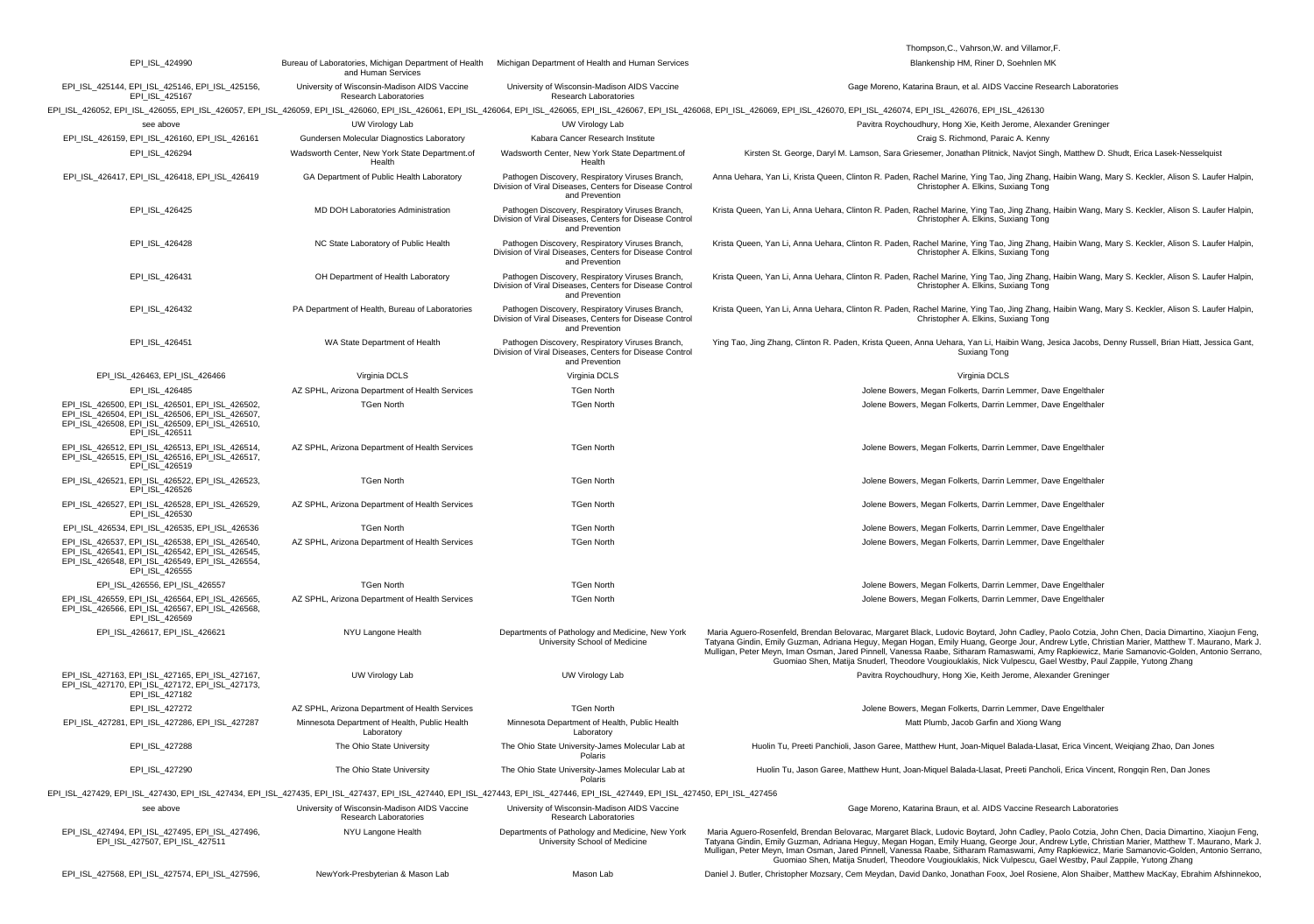EPILISL 427617 Fritz J. Sedlazeck, Nikolay A. Ivanov, Maria Sierra, Craig D. Westover, Krista Ryon, Benjamin Young, Chandrima Bhattacharya, Phyllis Ruggiero, Justyna Gawrys, Iman Hajirasouliha, Dmitry Meleshko, Mirella Salvatore, Dong Xu, Jenny Xiang, John Sipley, Lin Cong, Arryn Craney, Priya Velu, Lars F. Westblade, Massimo Loda, Shawn Levy, Melissa Cushing, Marcin Imielinski, Hanna Rennert, Christopher E. Mason EPI\_ISL\_427619, EPI\_ISL\_427620, EPI\_ISL\_427621, EPI\_ISL\_427622 Alaska State Virology Laboratory Alaska State Virology Laboratory Chen, J. EPI\_ISL\_427635, EPI\_ISL\_427636, EPI\_ISL\_427637, EPI\_ISL\_427638 NYU Langone Health Departments of Pathology and Medicine, New York University School of Medicine Maria Aguero-Rosenfeld, Brendan Belovarac, Margaret Black, Ludovic Boytard, John Cadley, Paolo Cotzia, John Chen, Dacia Dimartino, Xiaojun Feng, Tatyana Gindin, Emily Guzman, Adriana Heguy, Megan Hogan, Emily Huang, George Jour, Andrew Lytle, Christian Marier, Matthew T. Maurano, Mark J. Mulligan, Peter Meyn, Iman Osman, Jared Pinnell, Vanessa Raabe, Sitharam Ramaswami, Amy Rapkiewicz, Marie Samanovic-Golden, Antonio Serrano, Guomiao Shen, Matija Snuderl, Theodore Vougiouklakis, Nick Vulpescu, Gael Westby, Paul Zappile, Yutong Zhang EPI\_ISL\_428294, EPI\_ISL\_428306, EPI\_ISL\_428329, EPI\_ISL\_428341 University of Wisconsin-Madison AIDS Vaccine Research Laboratories University of Wisconsin-Madison AIDS Vaccine Research Laboratories Gage Moreno, Katarina Braun, et al. AIDS Vaccine Research Laboratories EPI\_ISL\_428371 Yale Clinical Virology Laboratory Grubaugh Lab - Yale School of Public Health Joseph Fauver, Anderson Brito, Tara Alpert, Chantal Vogels, Ellen Foxman, Albert Ko, Marie Landry, Nathan Grubaugh EPI\_ISL\_428379, EPI\_ISL\_428385, EPI\_ISL\_428387,  $E = 28389$ , EPI\_ISL\_428391 Yale COVID-19 Biorepository Grubaugh Lab - Yale School of Public Health Joseph Fauver, Tara Alpert, Anderson Brito, Anne Wyllie, Chantal Vogels, Mary Petrone, Chaney Kalinich, Isabel Ott, Arnau Casanovas, Catherine Muenker, Adam Moore, Alice Lu, Maria Tokuyama, Patrick Wong, Peiwen Lu, Saad Omer, Richard Martinello, Allison Nelson, Shelli Farhadian, Akiko Iwasaki, Charlese Dela Cruz, Albert Ko, Nathan Grubaugh EPI\_ISL\_428732 University of Wisconsin-Madison AIDS Vaccine Research Laboratories University of Wisconsin-Madison AIDS Vaccine Research Laboratories Gage Moreno, Katarina Braun, et al. AIDS Vaccine Research Laboratories EPI\_ISL\_428747, EPI\_ISL\_428747, EPI\_ISL\_428751 Yale COVID-19 Biorepository Cubaugh Lab - Yale School of Public Health Joseph Fauver, Tara Alpert, Anderson Brito, Anne Wyllie, Chantal Vogels, Mary Petrone, Cole Jensen, Chan Catherine Muenker, Adam Moore, Alice Lu, Maria Tokuyama, Patrick Wong, Peiwen Lu, Saad Omer, Richard Martinello, Allison Nelson, Shelli Farhadian, Akiko Iwasaki, Charlese Dela Cruz, Albert Ko, Nathan Grubaugh EPI\_ISL\_428765, EPI\_ISL\_428778, EPI\_ISL\_428798 NYU Langone Health Departments of Pathology and Medicine, New York University School of Medicine Maria Aguero-Rosenfeld, Brendan Belovarac, Margaret Black, Ludovic Boytard, John Cadley, Paolo Cotzia, John Chen, Dacia Dimartino, Xiaojun Feng, Tatyana Gindin, Emily Guzman, Adriana Heguy, Megan Hogan, Emily Huang, George Jour, Andrew Lytle, Christian Marier, Matthew T. Maurano, Mark J. Mulligan, Peter Meyn, Iman Osman, Jared Pinnell, Vanessa Raabe, Sitharam Ramaswami, Amy Rapkiewicz, Marie Samanovic-Golden, Antonio Serrano, Guomiao Shen, Matija Snuderl, Theodore Vougiouklakis, Nick Vulpescu, Gael Westby, Paul Zappile, Yutong Zhang EPI\_ISL\_428994, EPI\_ISL\_429012, EPI\_ISL\_429033, EPI\_ISL\_429045 UCSF Clinical Microbiology Laboratory **Chan-Zuckerberg Biohub Consortium** CCB Cliahub Consortium CCB Cliahub Consortium EPI\_ISL\_429601, EPI\_ISL\_429610, EPI\_ISL\_429638, EPI\_ISL\_429646, EPI\_ISL\_429649 UW Virology Lab UW Virology Lab Pavitra Roychoudhury, Hong Xie, Keith Jerome, Alexander Greninger EPI ISL 429844 Gundersen Molecular Diagnostics Laboratory Kabara Cancer Research Institute Craig S. Richmond; Paraic A. Kenny EPI\_ISL\_429845, EPI\_ISL\_429846, EPI\_ISL\_429847, EPI\_ISL\_429848 Gundersen Molecular Diagnostics Laboratory **Kabara Cancer Research Institute** Craig S. Richmond, Paraic A. Kenny EPI\_ISL\_429969, EPI\_ISL\_429971, EPI\_ISL\_429974, EPI\_ISL\_429975, EPI\_ISL\_429977, EPI\_ISL\_429978, EPI\_ISL\_429981, EPI\_ISL\_429987 Virginia DCLS Virginia DCLS Virginia DCLS EPI\_ISL\_430022, EPI\_ISL\_430024, EPI\_ISL\_430026, EPI\_ISL\_430038, EPI\_ISL\_430039, EPI\_ISL\_430043, EPI\_ISL\_430050 Utah Public Health Laboratory Utah Public Health Laboratory Erin Young, Kelly Oakeson EPI\_ISL\_430131, EPI\_ISL\_430135 Chu et al. Seattle Flu Study Seattle Flu Study Seattle Flu Study Seattle Flu Study Chu et al. EPI\_ISL\_430162, EPI\_ISL\_430272, EPI\_ISL\_430281, EPI\_ISL\_430292, EPI\_ISL\_430295 Washington State Department of Health Seattle Flu Study Seattle Flu Study Chu et al. Chu et al. EPI ISL 430323 EPI ISL 430356 EPI ISL 430366 EPI ISL 430371 EPI ISL 430376 EPI ISL 430394 EPI ISL 430395 EPI ISL 430401 EPI ISL 430404 EPI ISL 430404 EPI ISL 430405 EPI ISL 430413 EPI ISL 430417 EPI ISL 430417 EPI ISL 4304 see above **NYU Langone Health** Departments of Pathology and Medicine, New York University School of Medicine Maria Aguero-Rosenfeld, Brendan Belovarac, Margaret Black, Ludovic Boytard, John Cadley, Paolo Cotzia, John Chen, Dacia Dimartino, Xiaojun Feng, Tatyana Gindin, Emily Guzman, Adriana Heguy, Megan Hogan, Emily Huang, George Jour, Lawrence H. Lin, Raven Luther, Andrew Lytle, Christian Marier, Matthew T. Maurano, Mark J. Mulligan, Peter Meyn, Raquel Ordonez Ciriza, Iman Osman, Jared Pinnell, Vanessa Raabe, Sitharam Ramaswami, Amy Rapkiewicz, Andre M. Ribeiro-dos-Santos, Marie Samanovic-Golden, Antonio Serrano, Guomiao Shen, Matija Snuderl, Theodore Vougiouklakis, Nick Vulpescu, Gael Westby, Paul Zappile, Yutong Zhang EPI\_ISL\_430891, EPI\_ISL\_430895, EPI\_ISL\_430905, EPI\_ISL\_430908, EPI\_ISL\_430917, EPI\_ISL\_430919, EPI\_ISL\_430921, EPI\_ISL\_430921, EPI\_ISL\_430921, EPI\_ISL\_430921, EPI\_ISL\_430921, EPI\_ISL\_430942, EPI\_ISL\_430942, EPI\_ISL\_430949 EPI\_ISL\_430980 see above end above UW Virology Lab UW Virology Lab UW Virology Lab Pavitra Roychoudhury, Hong Xie, Keith Jerome, Alexander Greninger EPI\_ISL\_431013 Alaska State Virology Laboratory Alaska State Virology Laboratory Jack Chen EPI\_ISL\_431014, EPI\_ISL\_431015, EPI\_ISL\_431017, EPI\_ISL\_431019 Alaska State Virology Laboratory **Alaska State Virology Laboratory Alaska State Virology Laboratory** Jack Chen, Ph.D. EPI\_ISL\_431080, EPI\_ISL\_431081, EPI\_ISL\_431082, EPI\_ISL\_431083, EPI\_ISL\_431084, EPI\_ISL\_431085, EPI\_ISL\_431086, EPI\_ISL\_431089, EPI\_ISL\_431092 Yale COVID-19 Biorepository **Grubaugh Lab - Yale School of Public Health** Joseph Fauver, Tara Alpert, Anderson Brito, Anne Wyllie, Chantal Vogels, Mary Petrone, Cole Jensen, Chaney Kalinich, Isabel Ott, Arnau Casanovas, Catherine Muenker, Adam Moore, Alice Lu, Maria Tokuyama, Patrick Wong, Peiwen Lu, Saad Omer, Richard Martinello, Allison Nelson, Shelli Farhadian, Akiko Iwasaki, Charlese Dela Cruz, Albert Ko, Nathan Grubaugh EPI\_ISL\_434097, EPI\_ISL\_434100, EPI\_ISL\_434107, EPI\_ISL\_434130, EPI\_ISL\_434206, EPI\_ISL\_434231 Washington State Department of Health Seattle Flu Study Seattle Flu Study Chu et al. Chu et al. EPI\_ISL\_434517, EPI\_ISL\_434518, EPI\_ISL\_434519, EPI\_ISL\_434530 Robert Garry lab Mensen lab at Scripps Research Allison Smither, Gilberto Sabino-Santos, Patricia Snarski, Lilia Melnik, Antoinette Bell, Kaylynn Genemaras, Arnaud Drouin, Dahlene Fusco, Robert Garry with SEARCH Alliance San Diego EPI ISL 434586, EPI ISL 434587 Johns Hopkins Hospital Department of Pathology Johns Hopkins Hospital Department of Pathology Johns Hopkins Hospital Department of Pathology Peter M. Thielen, Thomas Mehoke, Shirlee Wohl, Sri Norah Sadowski, Nídiá Trovao, Victoria Gniazdowski, Michael Schatz, Stuart C. Ray, Winston Timp, Heba Mostafa EPI\_ISL\_434594, EPI\_ISL\_434603, EPI\_ISL\_434604 Virginia DCLS Virginia DCLS Virginia DCLS Virginia DCLS Virginia DCLS EPI\_ISL\_434613 University of Wisconsin-Madison AIDS Vaccine Research Laboratories University of Wisconsin-Madison AIDS Vaccine Research Laboratories Gage Moreno, Katarina Braun, et al. AIDS Vaccine Research Laboratories EPI\_ISL\_434636 Lednicky Laboratory, Emerging Pathogens Institute, University of Florida Lednicky Laboratory at Emerging Pathogens Institute, University of Florida Elbadry,M.A., Subramaniam,K., Waltzek,T.B., Stephenson,C.J.,Gibson,J.C., Alam,M., Morris,J.G. Jr. and Lednicky,J.A. EPI\_ISL\_434637 Lednicky Laboratory, Emerging Pathogens Institute, University of Florida. Lednicky Laboratory, Emerging Pathogens Institute, University of Florida. Elbadry,M.A.; Subramaniam,K.; Waltzek,T.B.; Gibson,J.C.; Stephenson,C.J.; Morris,J.G. Jr. and Lednicky,J.A. EPI ISL 434638, EPI ISL 434640 Johns Hopkins Hospital Department of Pathology Johns Hopkins Hospital Department of Pathology Debartment of Pathology Peter M. Thielen, Thomas Mehoke, Shirlee Wohl, Srividya Ramakrishnan, Olu Norah Sadowski, Nídiá Trovao, Victoria Gniazdowski, Michael Schatz, Stuart C. Ray, Winston Timp, Heba Mostafa EPI\_ISL\_434682, EPI\_ISL\_434683, EPI\_ISL\_434685, EPI\_ISL\_434686, EPI\_ISL\_434689 Johns Hopkins Hospital Department of Pathology Johns Hopkins Hospital Department of Pathology Peter M. Thielen, Thomas Mehoke, Shirlee Wohl, Srividya Ramakrishnan, Melanie Kirsche, Amanda Ernlund, Oluwaseun Falade-Nwulia, Gilpatrick, Paul Morris, Norah Sadowski, Nídiá Trovao, Victoria Gniazdowski, Michael Schatz, Stuart C. Ray, Winston Timp, Heba Mostafa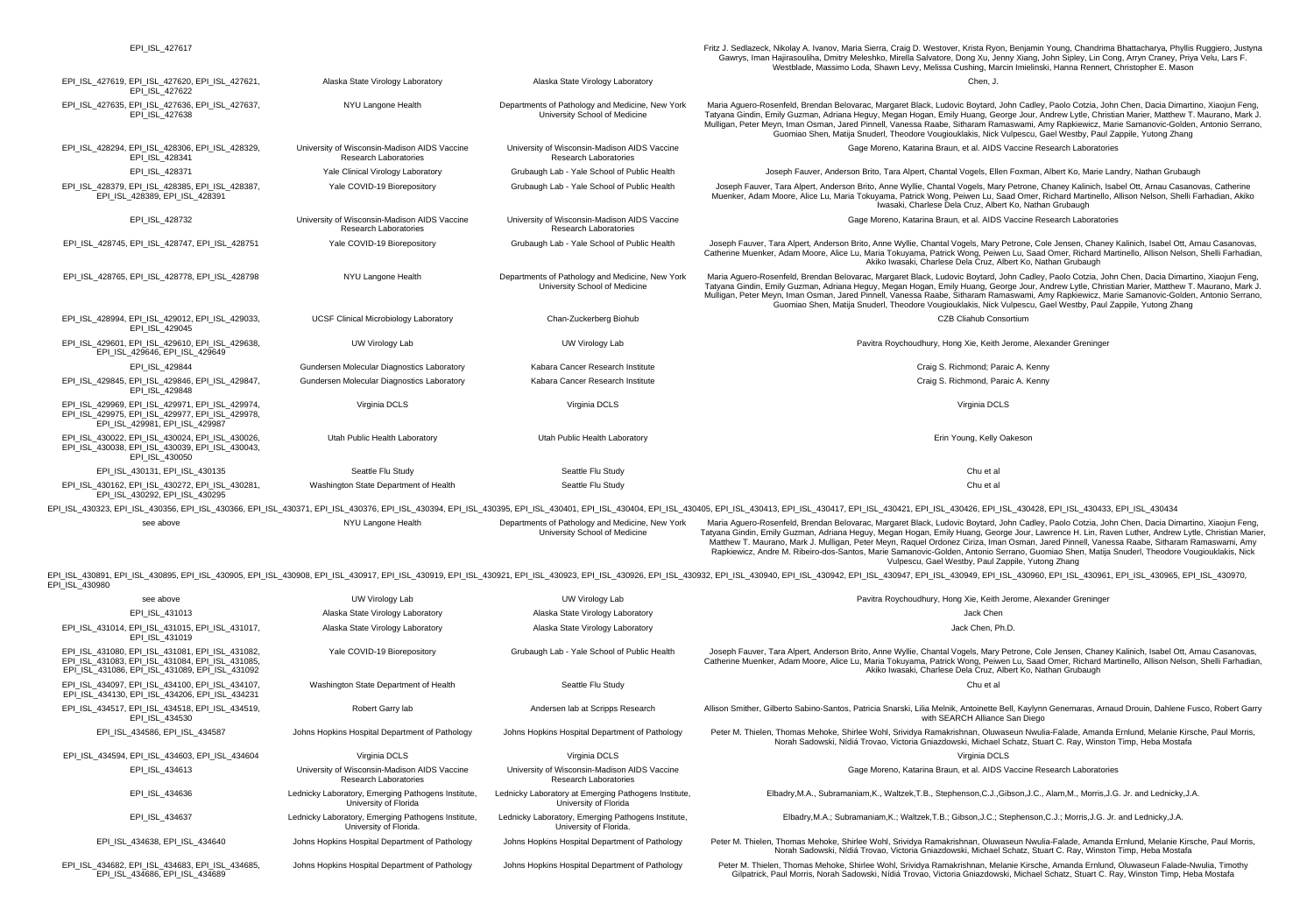EPLISL\_434718, EPLISL\_434724, EPLISL\_434731, EPLISL\_434753, EPLISL\_434764, EPLISL\_434833, EPLISL\_434834, EPLISL\_434854, EPLISL\_434862, EPLISL\_434864, EPLISL\_434867, EPLISL\_434888, EPLISL\_434910, EPLISL\_434911, EPLISL\_43491

| see above                                                                                                                                                                                                                      | Houston Methodist Hospital                                                         | Houston Methodist Hospital                                                                                                   | S. Wesley Long, Randall J. Olsen, Paul A. Christensen, David W. Bernard, James J. Davis, Maulik Shukla, Marcus Nguyen, Matthew Ojeda Saavedra,<br>Concepcion C. Cantu, Prasanti Yerramilli, Layne Pruitt, Sishir Subedi, Heather Hendrickson, Ghazaleh Eskandari, Muthiah Kumaraswami, Jason S.<br>McLellan, Hakon Jonsson, Kari Stefansson, and James M. Musser                                                                                                                                                                                                                                                                                         |
|--------------------------------------------------------------------------------------------------------------------------------------------------------------------------------------------------------------------------------|------------------------------------------------------------------------------------|------------------------------------------------------------------------------------------------------------------------------|----------------------------------------------------------------------------------------------------------------------------------------------------------------------------------------------------------------------------------------------------------------------------------------------------------------------------------------------------------------------------------------------------------------------------------------------------------------------------------------------------------------------------------------------------------------------------------------------------------------------------------------------------------|
| EPI_ISL_435363, EPI_ISL_435377, EPI_ISL_435390                                                                                                                                                                                 | Utah Public Health Laboratory                                                      | Utah Public Health Laboratory                                                                                                | Erin Young, Kelly Oakeson                                                                                                                                                                                                                                                                                                                                                                                                                                                                                                                                                                                                                                |
| EPI ISL 435394, EPI ISL 435397, EPI ISL 435398,<br>EPI_ISL_435399                                                                                                                                                              | Gundersen Molecular Diagnostics Laboratory                                         | Kabara Cancer Research Institute                                                                                             | Craig S. Richmond, Paraic A. Kenny                                                                                                                                                                                                                                                                                                                                                                                                                                                                                                                                                                                                                       |
| EPI_ISL_435441, EPI_ISL_435442, EPI_ISL_435443                                                                                                                                                                                 | Alaska State Virology Laboratory                                                   | Alaska State Virology Laboratory                                                                                             | Jack Chen, Ph.D.                                                                                                                                                                                                                                                                                                                                                                                                                                                                                                                                                                                                                                         |
| EPI ISL 435445, EPI ISL 435448, EPI ISL 435449,<br>EPI_ISL_435450, EPI_ISL_435453, EPI_ISL_435465,<br>EPI ISL 435467                                                                                                           | Robert Garry lab                                                                   | Andersen lab at Scripps Research                                                                                             | Allison Smither, Gilberto Sabino-Santos, Patricia Snarski, Lilia Melnik, Antoinette Bell, Kaylynn Genemaras, Arnaud Drouin, Dahlene Fusco, Robert Garry<br>with SEARCH Alliance San Diego                                                                                                                                                                                                                                                                                                                                                                                                                                                                |
| EPI_ISL_435483, EPI_ISL_435488, EPI_ISL_435496,<br>EPI ISL 435515, EPI ISL 435517, EPI ISL 435519,<br>EPI_ISL_435524, EPI_ISL_435544, EPI_ISL_435546                                                                           | NYU Langone Health                                                                 | Departments of Pathology and Medicine, New York<br>University School of Medicine                                             | Maria Aguero-Rosenfeld, Brendan Belovarac, Margaret Black, Ludovic Boytard, John Cadley, Paolo Cotzia, John Chen, Dacia Dimartino, Xiaojun Feng,<br>Tatyana Gindin, Emily Guzman, Adriana Heguy, Megan Hogan, Emily Huang, George Jour, Lawrence H. Lin, Raven Luther, Andrew Lytle, Christian Marier<br>Matthew T. Maurano, Mark J. Mulligan, Peter Meyn, Raquel Ordonez Ciriza, Iman Osman, Jared Pinnell, Vanessa Raabe, Sitharam Ramaswami, Amy<br>Rapkiewicz, Andre M. Ribeiro-dos-Santos, Marie Samanovic-Golden, Antonio Serrano, Guomiao Shen, Matija Snuderl, Theodore Vougiouklakis, Nick<br>Vulpescu, Gael Westby, Paul Zappile, Yutong Zhang |
| EPI_ISL_435566                                                                                                                                                                                                                 | <b>LSUHS Emerging Viral Threat Laboratory</b>                                      | Microbial Genome Sequencing Center                                                                                           | John A. Vanchiere, Jeremy P. Kamil, Rona S. Scott, Camille F. Abshire, Abida Siddiqa, Byeong-Jae Lee, Chan-ki Min, Md Maksudul Alam, Monica<br>Gestal-Cartele, Edna Ondari, Adam Greer, Malgorzata Bienkowska-Haba, Katarzyna Zwolinska, Jason M. Bodily, Andrew D. Yurochko, Paul M.<br>Weinberger, Christopher G. Kevil, Martin J. Sapp, Daniel J. Snyder, Vaughn S. Cooper                                                                                                                                                                                                                                                                            |
| EPI ISL 435583, EPI ISL 435586                                                                                                                                                                                                 | Santa Clara County Public Health Department                                        | Chiu Laboratory, University of California, San Francisco                                                                     | Xianding Deng, Scot Federman, Wei Gu, Elsa Villarino, Brandon Bonin, Debra A. Wadford, and Charles Y. Chiu                                                                                                                                                                                                                                                                                                                                                                                                                                                                                                                                               |
| EPI_ISL_435706                                                                                                                                                                                                                 | Yale COVID-19 Biorepository                                                        | Grubaugh Lab - Yale School of Public Health                                                                                  | Joseph Fauver, Tara Alpert, Anderson Brito, Anne Wyllie, Chantal Vogels, Mary Petrone, Cole Jensen, Chaney Kalinich, Isabel Ott, Arnau Casanovas,<br>Catherine Muenker, Adam Moore, Alice Lu, Maria Tokuyama, Patrick Wong, Peiwen Lu, Saad Omer, Richard Martinello, Allison Nelson, Shelli Farhadian,<br>Akiko Iwasaki, Charlese Dela Cruz, Albert Ko, Nathan Grubaugh                                                                                                                                                                                                                                                                                 |
| EPI ISL 436048, EPI ISL 436064                                                                                                                                                                                                 | NYC Department of Health and Mental Hygiene                                        | Pathogen Discovery, Respiratory Viruses Branch,<br>Division of Viral Diseases, Centers for Disease Control<br>and Prevention | Ying Tao, Krista Queen, Christy Harrison, Jennifer Rakeman, Clinton R. Paden, Jing Zhang, Anna Uehara, Yan Li, Haibin Wang, Jasmine Padilla, Justin<br>Lee, Bettina Bankamp, Zachary Weiner, Suxiang Tong                                                                                                                                                                                                                                                                                                                                                                                                                                                |
| EPI_ISL_436464                                                                                                                                                                                                                 | Alaska State Virology Laboratory                                                   | Alaska State Virology Laboratory                                                                                             | Jack Chen                                                                                                                                                                                                                                                                                                                                                                                                                                                                                                                                                                                                                                                |
| EPI ISL 436467, EPI ISL 436468, EPI ISL 436470, EPI ISL 436471, EPI ISL 436473, EPI ISL 436477, EPI ISL 436481, EPI ISL 436484, EPI ISL 436485, EPI ISL 436492, EPI ISL 436497, EPI ISL 436497, EPI ISL 436501, EPI ISL 436501 |                                                                                    |                                                                                                                              |                                                                                                                                                                                                                                                                                                                                                                                                                                                                                                                                                                                                                                                          |
| see above                                                                                                                                                                                                                      | <b>UPMC Clinical Laboratory</b>                                                    | Microbial Genome Sequencing Center, Microbial<br>Genomic Epidemiological Laboratory                                          | Dan Snyder, Stephanie L Mitchell, Mustapha M Mustapha, Marissa P Griffith, Vatsala R Srinivasa, Kady D Waggle, Chinelo Ezeonwuku, Jane W. Marsh,<br>Lee H. Harrison, Vaughn S. Cooper                                                                                                                                                                                                                                                                                                                                                                                                                                                                    |
| EPI_ISL_436584, EPI_ISL_436588, EPI_ISL_436589,<br>EPI ISL 436600, EPI ISL 436603, EPI ISL 436604,<br>EPI_ISL_436605, EPI_ISL_436621, EPI_ISL_436627,<br>EPI_ISL_436635                                                        | University of Wisconsin-Madison AIDS Vaccine<br>Research Laboratories              | University of Wisconsin-Madison AIDS Vaccine<br>Research Laboratories                                                        | Gage Moreno, Katarina Braun, et al. AIDS Vaccine Research Laboratories                                                                                                                                                                                                                                                                                                                                                                                                                                                                                                                                                                                   |
| EPI_ISL_436656, EPI_ISL_436667                                                                                                                                                                                                 | County of Santa Clara Public Health Department                                     | Chan-Zuckerberg Biohub                                                                                                       | CZB Cliahub Consortium                                                                                                                                                                                                                                                                                                                                                                                                                                                                                                                                                                                                                                   |
| EPI ISL 436803, EPI ISL 436812, EPI ISL 436822,<br>EPI ISL 436842, EPI ISL 436853, EPI ISL 436856,<br>EPI_ISL_436884                                                                                                           | Michigan Department of Health and Human Services.<br><b>Bureau of Laboratories</b> | Michigan Department of Health and Human Services,<br><b>Bureau of Laboratories</b>                                           | Blankenship HM, Riner D, Soehnlen MK                                                                                                                                                                                                                                                                                                                                                                                                                                                                                                                                                                                                                     |
| EPI ISL 436895, EPI ISL 436896, EPI ISL 436900                                                                                                                                                                                 | Gundersen Molecular Diagnostics Laboratory                                         | Kabara Cancer Research Institute                                                                                             | Craig S. Richmond, Paraic A. Kenny                                                                                                                                                                                                                                                                                                                                                                                                                                                                                                                                                                                                                       |
| EPI_ISL_436915, EPI_ISL_436937                                                                                                                                                                                                 | Utah Public Health Laboratory                                                      | Utah Public Health Laboratory                                                                                                | Erin Young, Kelly Oakeson                                                                                                                                                                                                                                                                                                                                                                                                                                                                                                                                                                                                                                |
| EPI ISL 436959                                                                                                                                                                                                                 | Ochsner Health                                                                     | Bioinfoexperts, LLC                                                                                                          | Amy Feehan, David J. Nolan, Rebecca Rose, Sissy Cross, David Moraga Amador, Tong Yang, Luke Caruso, Wayra Navia, Lydia Von Borstel, Xiao Hui<br>Zhou, Julia-Garcia-Diaz, Susanna L. Lamers                                                                                                                                                                                                                                                                                                                                                                                                                                                               |
| EPI_ISL_437361, EPI_ISL_437364, EPI_ISL_437368,<br>EPI ISL 437374                                                                                                                                                              | Minnesota Department of Health, Public Health<br>Laboratory                        | Minnesota Department of Health, Public Health<br>Laboratory                                                                  | Matt Plumb, Jacob Garfin, and Xiong Wang                                                                                                                                                                                                                                                                                                                                                                                                                                                                                                                                                                                                                 |
| EPI_ISL_437398, EPI_ISL_437410, EPI_ISL_437419,<br>EPI_ISL_437429                                                                                                                                                              | Virginia DCLS                                                                      | Virginia DCLS                                                                                                                | Virginia DCLS                                                                                                                                                                                                                                                                                                                                                                                                                                                                                                                                                                                                                                            |
| EPI ISL 437437, EPI ISL 437514, EPI ISL 437515,<br>EPI_ISL_437516, EPI_ISL_437518                                                                                                                                              | Alaska State Virology Laboratory                                                   | Alaska State Virology Laboratory                                                                                             | Jack Chen, Ph.D                                                                                                                                                                                                                                                                                                                                                                                                                                                                                                                                                                                                                                          |
| EPI ISL 437521, EPI ISL 437523, EPI ISL 437524,<br>EPI_ISL_437535                                                                                                                                                              | OHSU Lab Services Molecular Microbiology Lab                                       | Oregon SARS-CoV-2 Genome Sequencing Center                                                                                   | Brendan L. O'Connell, Ruth V. Nichols, Alec J. Hirsch, Guang Fan, Daniel N. Streblow, William B. Messer, Andrew C. Adey, Benjamin N. Bimber, Brian J.<br>O'Roak                                                                                                                                                                                                                                                                                                                                                                                                                                                                                          |
| EPI_ISL_437546, EPI_ISL_437547                                                                                                                                                                                                 | Robert Garry lab                                                                   | Andersen lab at Scripps Research                                                                                             | Allison Smither, Gilberto Sabino-Santos, Patricia Snarski, Lilia Melnik, Antoinette Bell, Kaylynn Genemaras, Arnaud Drouin, Dahlene Fusco, Robert Garry<br>with SEARCH Alliance San Diego                                                                                                                                                                                                                                                                                                                                                                                                                                                                |
| EPI ISL 437554<br>EPI_ISL_437763, EPI_ISL_437765, EPI_ISL_437772,<br>EPI ISL 437773, EPI ISL 437777, EPI ISL 437797,<br>EPI_ISL_437800, EPI_ISL_437802                                                                         | Scripps Medical Laboratory<br>Virginia DCLS                                        | Andersen lab at Scripps Research<br>Virginia DCLS                                                                            | SEARCH Alliance San Diego with Michael Quigley, Ellen Stefanski, Ian Mchardy<br>Virginia DCLS                                                                                                                                                                                                                                                                                                                                                                                                                                                                                                                                                            |
| EPI_ISL_437826, EPI_ISL_437828, EPI_ISL_437830, EPI_ISL_437831, EPI_ISL_437832, EPI_ISL_437833, EPI_ISL_437835, EPI_ISL_437836, EPI_ISL_437837, EPI_ISL_437838, EPI_ISL_437870, EPI_ISL_437870, EPI_ISL_437871, EPI_ISL_437872 |                                                                                    |                                                                                                                              |                                                                                                                                                                                                                                                                                                                                                                                                                                                                                                                                                                                                                                                          |
| see above                                                                                                                                                                                                                      | UW Virology Lab                                                                    | UW Virology Lab                                                                                                              | Pavitra Roychoudhury, Hong Xie, Keith Jerome, Alexander Greninger                                                                                                                                                                                                                                                                                                                                                                                                                                                                                                                                                                                        |
| EPI ISL 437873                                                                                                                                                                                                                 | Alaska State Virology Laboratory                                                   | Alaska State Virology Laboratory                                                                                             | Jack Chen, Ph.D                                                                                                                                                                                                                                                                                                                                                                                                                                                                                                                                                                                                                                          |
| EPI_ISL_438159                                                                                                                                                                                                                 | Seattle Flu Study                                                                  | Seattle Flu Study                                                                                                            | Chu et al                                                                                                                                                                                                                                                                                                                                                                                                                                                                                                                                                                                                                                                |
| EPI_ISL_438176, EPI_ISL_438205, EPI_ISL_438209                                                                                                                                                                                 | Washington State Department of Health                                              | Seattle Flu Study                                                                                                            | Chu et al                                                                                                                                                                                                                                                                                                                                                                                                                                                                                                                                                                                                                                                |
| EPI ISL 438222, EPI ISL 438224, EPI ISL 438225,<br>EPI_ISL_438226, EPI_ISL_438233, EPI_ISL_438234                                                                                                                              | Johns Hopkins Hospital Department of Pathology                                     | Johns Hopkins Hospital Department of Pathology                                                                               | Peter M. Thielen, Thomas Mehoke, Shirlee Wohl, Srividya Ramakrishnan, Melanie Kirsche, Amanda Ernlund, Oluwaseun Falade-Nwulia, Timothy<br>Gilpatrick, Paul Morris, Norah Sadowski, N_di_ Trovao, Victoria Gniazdowski, Michael Schatz, Stuart C. Ray, Winston Timp, Heba Mostafa                                                                                                                                                                                                                                                                                                                                                                        |
| EPI ISL 438235, EPI ISL 438240, EPI ISL 438246                                                                                                                                                                                 | Johns Hopkins Hospital Department of Pathology                                     | Johns Hopkins Hospital Department of Pathology                                                                               | Peter M. Thielen, Thomas Mehoke, Shirlee Wohl, Srividya Ramakrishnan, Melanie Kirsche, Amanda Ernlund, Oluwaseun Falade-Nwulia, Timothy<br>Gilpatrick, Paul Morris, Norah Sadowski, Nidia Trovao, Victoria Gniazdowski, Michael Schatz, Stuart C. Ray, Winston Timp, Heba Mostafa                                                                                                                                                                                                                                                                                                                                                                        |
| EPI_ISL_443183, EPI_ISL_443254, EPI_ISL_443256                                                                                                                                                                                 | M Health Fairview                                                                  | University of Minnesota Genomics Center                                                                                      | Daryl M. Gohl, John Garbe, Patrick Grady, Jerry Daniel, Ray Watson, Benjamin Auch, Andrew Nelson, Sophia Yohe, and Kenneth B. Beckman                                                                                                                                                                                                                                                                                                                                                                                                                                                                                                                    |
| EPI ISL 444022                                                                                                                                                                                                                 | <b>Baylor College of Medicine</b>                                                  | Baylor College of Medicine: HGSC                                                                                             | Vasanthi Avadhanula, Erin Nicholson, David Henke, Pedro Piedra, Harsha Doddapaneni, Donna Muzny, Qingchang Meng, Hsu Chao, Zeineen Momin,                                                                                                                                                                                                                                                                                                                                                                                                                                                                                                                |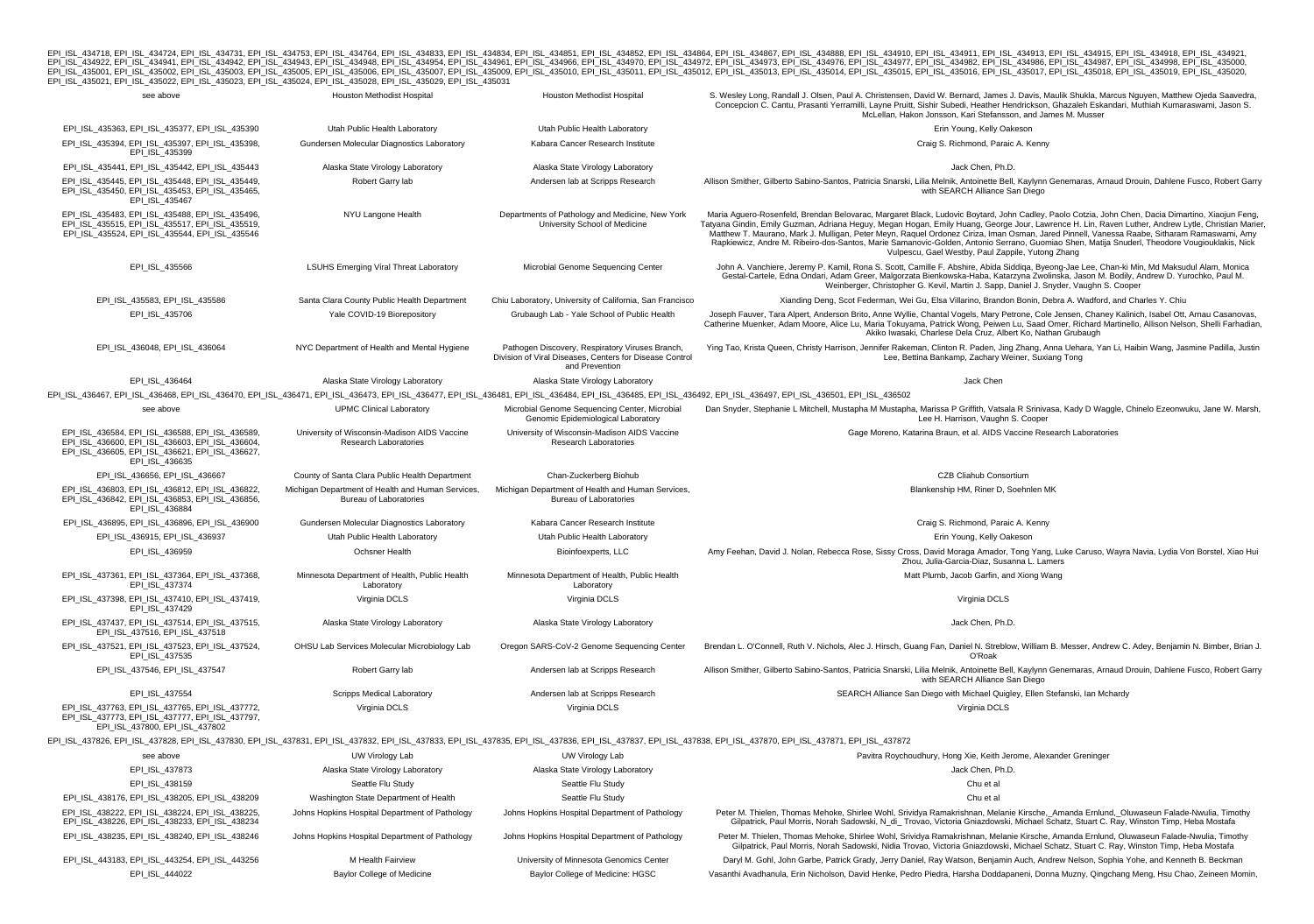Hua Shen, George Weissenberger, Kavya Kottapalli, Yimiti Meiheerguli, Sejal Salvi, Ginger Metcalf, Vipin Menon, Sara J.J. Cregeen, Matthew C. Ross,<br>Tulin Ayvaz, Richard Sucgang, Kristi L. Hoffman, Matthew Wong, Joseph F. P

|                                                                                                                                                                                |                                                                                    |                                                                                                                              | rulin Ayvaz, Richard Sucgang, Kristi L. Honman, Matthew Wong, Joseph F. Petrosing                                                                                                                                                                                                                                                                                                                                                                                                                                                                                                                                                                                                    |
|--------------------------------------------------------------------------------------------------------------------------------------------------------------------------------|------------------------------------------------------------------------------------|------------------------------------------------------------------------------------------------------------------------------|--------------------------------------------------------------------------------------------------------------------------------------------------------------------------------------------------------------------------------------------------------------------------------------------------------------------------------------------------------------------------------------------------------------------------------------------------------------------------------------------------------------------------------------------------------------------------------------------------------------------------------------------------------------------------------------|
| EPI_ISL_444070                                                                                                                                                                 | <b>UCSF Clinical Microbiology Laboratory</b>                                       | Chan-Zuckerberg Biohub                                                                                                       | CZB Cliahub Consortium                                                                                                                                                                                                                                                                                                                                                                                                                                                                                                                                                                                                                                                               |
| EPI_ISL_444455                                                                                                                                                                 | Molecular Infectious Disease                                                       | Molecular Infectious Disease                                                                                                 | Anderson, B.P., Rosenthal, S.H., Gerasimova, A., Kagan, R.M. and Owen, R.                                                                                                                                                                                                                                                                                                                                                                                                                                                                                                                                                                                                            |
| EPI_ISL_444601, EPI_ISL_444604, EPI_ISL_444605, EPI_ISL_444607                                                                                                                 |                                                                                    |                                                                                                                              | EPI_ISL_444523, EPI_ISL_444552, EPI_ISL_444555, EPI_ISL_444556, EPI_ISL_444560, EPI_ISL_444567, EPI_ISL_444569, EPI_ISL_444576, EPI_ISL_444576, EPI_ISL_444580, EPI_ISL_444588, EPI_ISL_444588, EPI_ISL_444589, EPI_ISL_444589                                                                                                                                                                                                                                                                                                                                                                                                                                                       |
| see above                                                                                                                                                                      | Northwestern Memorial Hospital                                                     | Ozer Lab                                                                                                                     | Ramon Lorenzo-Redondo, Hannah H. Nam, Scott C. Roberts, Lacy M. Simons, Chad J. Achenbach, Lawrence J. Jennings, Chao Qi, Alan R. Hauser,<br>Michael G. Ison, Judd F. Hultquist, Egon A. Ozer                                                                                                                                                                                                                                                                                                                                                                                                                                                                                        |
|                                                                                                                                                                                |                                                                                    |                                                                                                                              | EPI_ISL_444619, EPI_ISL_444643, EPI_ISL_444651, EPI_ISL_444655, EPI_ISL_444670, EPI_ISL_444688, EPI_ISL_444688, EPI_ISL_444688, EPI_ISL_444766, EPI_ISL_44475, EPI_ISL_444756, EPI_ISL_444754, EPI_ISL_444754, EPI_ISL_444755,                                                                                                                                                                                                                                                                                                                                                                                                                                                       |
| see above                                                                                                                                                                      | NYU Langone Health                                                                 | Departments of Pathology and Medicine, New York<br>University School of Medicine                                             | Maria Aguero-Rosenfeld, Brendan Belovarac, Margaret Black, Ludovic Boytard, John Cadley, Paolo Cotzia, John Chen, Dacia Dimartino, Xiaojun Feng,<br>Tatyana Gindin, Emily Guzman, Adriana Heguy, Megan Hogan, Emily Huang, George Jour, Alireza Khodadadi-Jamayran, Lawrence H. Lin, Raven Luther<br>Andrew Lytle, Christian Marier, Matthew T. Maurano, Mark J. Mulligan, Peter Meyn, Raquel Ordonez Ciriza, Iman Osman, Jared Pinnell, Vanessa Raabe,<br>Sitharam Ramaswami, Amy Rapkiewicz, Andre M. Ribeiro-dos-Santos, Marie Samanovic-Golden, Antonio Serrano, Guomiao Shen, Matija Snuderl,<br>Theodore Vougiouklakis, Nick Vulpescu, Gael Westby, Paul Zappile, Yutong Zhang |
| EPI_ISL_444995                                                                                                                                                                 | Naval Health Research Center                                                       | Naval Medical Research Center Biological Defense<br>Research Directorate                                                     | Logan Voegtly, Regina Cer, Dessiree Pena-Gomez, Adrian Paskey, Kyle Long, Roger Pan, Melinda Balansay-Ames, Chris Myers, Ewell Hollis, Nathaniel<br>Christy, Kimberly Bishop-Lilly                                                                                                                                                                                                                                                                                                                                                                                                                                                                                                   |
| EPI ISL 445078                                                                                                                                                                 | Baylor College of Medicine                                                         | Baylor College of Medicine: HGSC                                                                                             | Vasanthi Avadhanula, Erin Nicholson, David Henke, Pedro Piedra, Harsha Doddapaneni, Donna Muzny, Qingchang Meng, Hsu Chao, Zeineen Momin,<br>Hua Shen, George Weissenberger, Kavya Kottapalli, Yimiti Meiheerguli, Sejal Salvi, Ginger Metcalf, Vipin Menon, Sara J.J. Cregeen, Matthew C. Ross<br>Tulin Ayvaz, Richard Sucgang, Kristi L. Hoffman, Matthew Wong, Joseph F. Petrosino                                                                                                                                                                                                                                                                                                |
| EPI ISL 445118                                                                                                                                                                 | Rady's Childrens Hospital                                                          | Andersen lab at Scripps Research                                                                                             | SEARCH Alliance San Diego                                                                                                                                                                                                                                                                                                                                                                                                                                                                                                                                                                                                                                                            |
| EPI_ISL_445124, EPI_ISL_445126, EPI_ISL_445130, EPI_ISL_445131, EPI_ISL_445134, EPI_ISL_445136, EPI_ISL_445137, EPI_ISL_445138, EPI_ISL_445147, EPI_ISL_445145, EPI_ISL_445147 |                                                                                    |                                                                                                                              |                                                                                                                                                                                                                                                                                                                                                                                                                                                                                                                                                                                                                                                                                      |
| see above                                                                                                                                                                      | Robert Garry lab                                                                   | Andersen lab at Scripps Research                                                                                             | Allison Smither, Gilberto Sabino-Santos, Patricia Snarski, Lilia Melnik, Antoinette Bell, Kaylynn Genemaras, Arnaud Drouin, Dahlene Fusco, Robert Garry<br>with SEARCH Alliance San Diego                                                                                                                                                                                                                                                                                                                                                                                                                                                                                            |
| EPI_ISL_445177                                                                                                                                                                 | <b>UCSF Clinical Microbiology Laboratory</b>                                       | Chan-Zuckerberg Biohub                                                                                                       | CZB Cliahub Consortium                                                                                                                                                                                                                                                                                                                                                                                                                                                                                                                                                                                                                                                               |
| EPI ISL 447093, EPI ISL 447105, EPI ISL 447107,<br>EPI_ISL_447115, EPI_ISL_447168, EPI_ISL_447193,<br>EPI_ISL_447196, EPI_ISL_447212, EPI_ISL_447228                           | Michigan Department of Health and Human Services,<br><b>Bureau of Laboratories</b> | Michigan Department of Health and Human Services,<br><b>Bureau of Laboratories</b>                                           | Blankenship HM, Riner D, Soehnlen MK                                                                                                                                                                                                                                                                                                                                                                                                                                                                                                                                                                                                                                                 |
| EPI_ISL_447588                                                                                                                                                                 | Lednicky Lab                                                                       | Lednicky lab                                                                                                                 | Elbadry,M.A., Subramaniam,K., Waltzek,T.B., Gibson,J.C., Stephenson,C.J., Alam,M.M., Morris,J.G. Jr. and Lednicky,J.A.                                                                                                                                                                                                                                                                                                                                                                                                                                                                                                                                                               |
| EPI_ISL_447841                                                                                                                                                                 | FL Bureau of Public Health Laboratories-Tampa                                      | Pathogen Discovery, Respiratory Viruses Branch,<br>Division of Viral Diseases, Centers for Disease Control<br>and Prevention | Krista Queen, Yan Li, Anna Uehara, Jing Zhang, Ying Tao, Clinton R. Paden, Haibin Wang, Jasmine Padilla, Mary S. Keckler, Alison S. Laufer Halpin,<br>Justin Lee, Christopher A. Elkins, Suxiang Tong                                                                                                                                                                                                                                                                                                                                                                                                                                                                                |
| EPI_ISL_447842                                                                                                                                                                 | IA State Hygienic Laboratory                                                       | Pathogen Discovery, Respiratory Viruses Branch,<br>Division of Viral Diseases, Centers for Disease Control<br>and Prevention | Krista Queen, Yan Li, Anna Uehara, Jing Zhang, Ying Tao, Clinton R. Paden, Haibin Wang, Jasmine Padilla, Mary S. Keckler, Alison S. Laufer Halpin,<br>Justin Lee, Christopher A. Elkins, Suxiang Tong                                                                                                                                                                                                                                                                                                                                                                                                                                                                                |
| EPI ISL 447843                                                                                                                                                                 | MD DOH Laboratories Administration                                                 | Pathogen Discovery, Respiratory Viruses Branch,<br>Division of Viral Diseases, Centers for Disease Control<br>and Prevention | Krista Queen, Yan Li, Anna Uehara, Jing Zhang, Ying Tao, Clinton R. Paden, Haibin Wang, Jasmine Padilla, Mary S. Keckler, Alison S. Laufer Halpin,<br>Justin Lee, Christopher A. Elkins, Suxiang Tong                                                                                                                                                                                                                                                                                                                                                                                                                                                                                |
| EPI_ISL_447892                                                                                                                                                                 | University of California, Davis                                                    | Chan-Zuckerberg Biohub                                                                                                       | CZB Cliahub Consortium                                                                                                                                                                                                                                                                                                                                                                                                                                                                                                                                                                                                                                                               |
| EPI_ISL_447903                                                                                                                                                                 | University of Florida                                                              | University of Florida                                                                                                        | Elbadry,M.A., Subramaniam,K., Waltzek,T.B., Lauzardo,M., Gibson,J.C., Stephenson,C.J., Alam,M.M., Morris,J.G. Jr. and Lednicky,J.A.                                                                                                                                                                                                                                                                                                                                                                                                                                                                                                                                                  |
| EPI_ISL_449804, EPI_ISL_449809, EPI_ISL_449822,<br>EPI ISL 449833                                                                                                              | Utah Public Health Laboratory                                                      | Utah Public Health Laboratory                                                                                                | Erin Young, Kelly Oakeson                                                                                                                                                                                                                                                                                                                                                                                                                                                                                                                                                                                                                                                            |
| EPI ISL 449864, EPI ISL 449873, EPI ISL 449909,<br>EPI ISL 449945, EPI ISL 449962                                                                                              | Washington State Department of Health                                              | Seattle Flu Study                                                                                                            | Chu et al                                                                                                                                                                                                                                                                                                                                                                                                                                                                                                                                                                                                                                                                            |
| EPI_ISL_450005, EPI_ISL_450048, EPI_ISL_450049,<br>EPI_ISL_450075, EPI_ISL_450134, EPI_ISL_450151                                                                              | MSHS Clinical Microbiology Laboratories                                            | MSHS Pathogen Surveillance Program                                                                                           | Ana S. Gonzalez-Reiche, Mitchell Sullivan, Ajay Obla, Gopi Patel, Emilia Sordillo, Melissa Gitman, Alberto Paniz-mondolfi, Matthew Hernandez, Shelcie<br>Fabre, Jose Polanco, Zenab Khan, Bremy Alburquerque, Jayeeta Dutta, Juan Soto, Shwetha Sridhar Hara, Ying-Chih Wang, Melissa Smith, Robert Sebra,<br>Lisa Miorin, Wen-chun Liu, Randy Albrecht, Judith Aberg, Florian Krammer, Adolfo Garcia-Sastre, Viviana Simon, Harm van Bakel                                                                                                                                                                                                                                          |
| EPI_ISL_450175, EPI_ISL_450231                                                                                                                                                 | Robert Garry lab                                                                   | Andersen lab at Scripps Research                                                                                             | Allison Smither, Gilberto Sabino-Santos, Patricia Snarski, Lilia Melnik, Antoinette Bell, Kaylynn Genemaras, Arnaud Drouin, Dahlene Fusco, Robert Garry<br>with SEARCH Alliance San Diego                                                                                                                                                                                                                                                                                                                                                                                                                                                                                            |
| EPI ISL 450399                                                                                                                                                                 | NYU Langone Health                                                                 | Departments of Pathology and Medicine, New York<br>University School of Medicine                                             | Maria Aguero-Rosenfeld, Brendan Belovarac, Margaret Black, Ludovic Boytard, John Cadley, Paolo Cotzia, John Chen, Dacia Dimartino, Xiaojun Feng,<br>Tatyana Gindin, Emily Guzman, Adriana Heguy, Megan Hogan, Emily Huang, George Jour, Alireza Khodadadi-Jamayran, Lawrence H. Lin, Raven Luther<br>Andrew Lytle, Christian Marier, Matthew T. Maurano, Mark J. Mulligan, Peter Meyn, Raquel Ordonez Ciriza, Iman Osman, Jared Pinnell, Vanessa Raabe,<br>Sitharam Ramaswami, Amy Rapkiewicz, Andre M. Ribeiro-dos-Santos, Marie Samanovic-Golden, Antonio Serrano, Guomiao Shen, Matija Snuderl,<br>Theodore Vougiouklakis, Nick Vulpescu, Gael Westby, Paul Zappile, Yutong Zhang |
| EPI_ISL_450454                                                                                                                                                                 | Stanford clinical virology lab                                                     | Chan-Zuckerberg Biohub                                                                                                       | Benjamin Pinksy, Katharine Walter, Victoria N. Parikh, John Gorzynski, Hannah N. DeJong, Matthew T. Wheeler, Jason Andrews, Manuel Rivas, Carlos<br>Bustamante, Euan Ashley, with CZB Cliahub Consortium                                                                                                                                                                                                                                                                                                                                                                                                                                                                             |
| EPI_ISL_450539, EPI_ISL_450543, EPI_ISL_450554,<br>EPI_ISL_450564                                                                                                              | Utah Public Health Laboratory                                                      | Utah Public Health Laboratory                                                                                                | Erin Young, Kelly Oakeson                                                                                                                                                                                                                                                                                                                                                                                                                                                                                                                                                                                                                                                            |
| EPI_ISL_450703, EPI_ISL_450705, EPI_ISL_450709,<br>EPI_ISL_450711, EPI_ISL_450712, EPI_ISL_450714,<br>EPI ISL 450715, EPI ISL 450719, EPI ISL 450720,<br>EPI_ISL_450722        | University of Wisconsin-Madison AIDS Vaccine<br><b>Research Laboratories</b>       | University of Wisconsin-Madison AIDS Vaccine<br><b>Research Laboratories</b>                                                 | Gage Moreno, Katarina Braun, et al. AIDS Vaccine Research Laboratories                                                                                                                                                                                                                                                                                                                                                                                                                                                                                                                                                                                                               |
| EPI_ISL_450754, EPI_ISL_450759, EPI_ISL_450762,<br>EPI ISL 450765, EPI ISL 450768, EPI ISL 450770,<br>EPI ISL 450772, EPI ISL 450773                                           | Minnesota Department of Health, Public Health<br>Laboratory                        | Minnesota Department of Health, Public Health<br>Laboratory                                                                  | Matt Plumb, Jacob Garfin, and Xiong Wang                                                                                                                                                                                                                                                                                                                                                                                                                                                                                                                                                                                                                                             |
| EPI_ISL_450801                                                                                                                                                                 | Georgia Department of Health                                                       | Pathogen Discovery, Respiratory Viruses Branch,<br>Division of Viral Diseases, Centers for Disease Control<br>and Prevention | Yan Li, Anna Montmayeur, Ying Tao, Krista Queen, Jing Zhang, Anna Uehara, Clinton R. Paden, Rachel Marine, Haibin Wang, Zachary Weiner, Bettina<br>Bankamp, Suxiang Tong                                                                                                                                                                                                                                                                                                                                                                                                                                                                                                             |
| EPI ISL 450802                                                                                                                                                                 | PA Department of Health, Bureau of Laboratories                                    | Pathogen Discovery, Respiratory Viruses Branch,<br>Division of Viral Diseases, Centers for Disease Control<br>and Prevention | Yan Li, Anna Montmayeur, Ying Tao, Krista Queen, Jing Zhang, Anna Uehara, Clinton R. Paden, Rachel Marine, Haibin Wang, Zachary Weiner, Bettina<br>Bankamp, Suxiang Tong                                                                                                                                                                                                                                                                                                                                                                                                                                                                                                             |
| EPI ISL 451203, EPI ISL 451207, EPI ISL 451209,<br>EPI ISL 451214                                                                                                              | <b>LSUHS Emerging Viral Threat Laboratory</b>                                      | Microbial Genome Sequencing Center                                                                                           | Jeremy P. Kamil, John A. Vanchiere, Rona S. Scott, Camille F. Abshire, Abida Siddiqa, Byeong-Jae Lee, Chan-ki Min, Md Maksudul Alam, Monica<br>Gestal-Cartele, Edna Ondari, Adam Greer, Malgorzata Bienkowska-Haba, Katarzyna Zwolinska, Jason M. Bodily, Andrew D. Yurochko, Paul M.                                                                                                                                                                                                                                                                                                                                                                                                |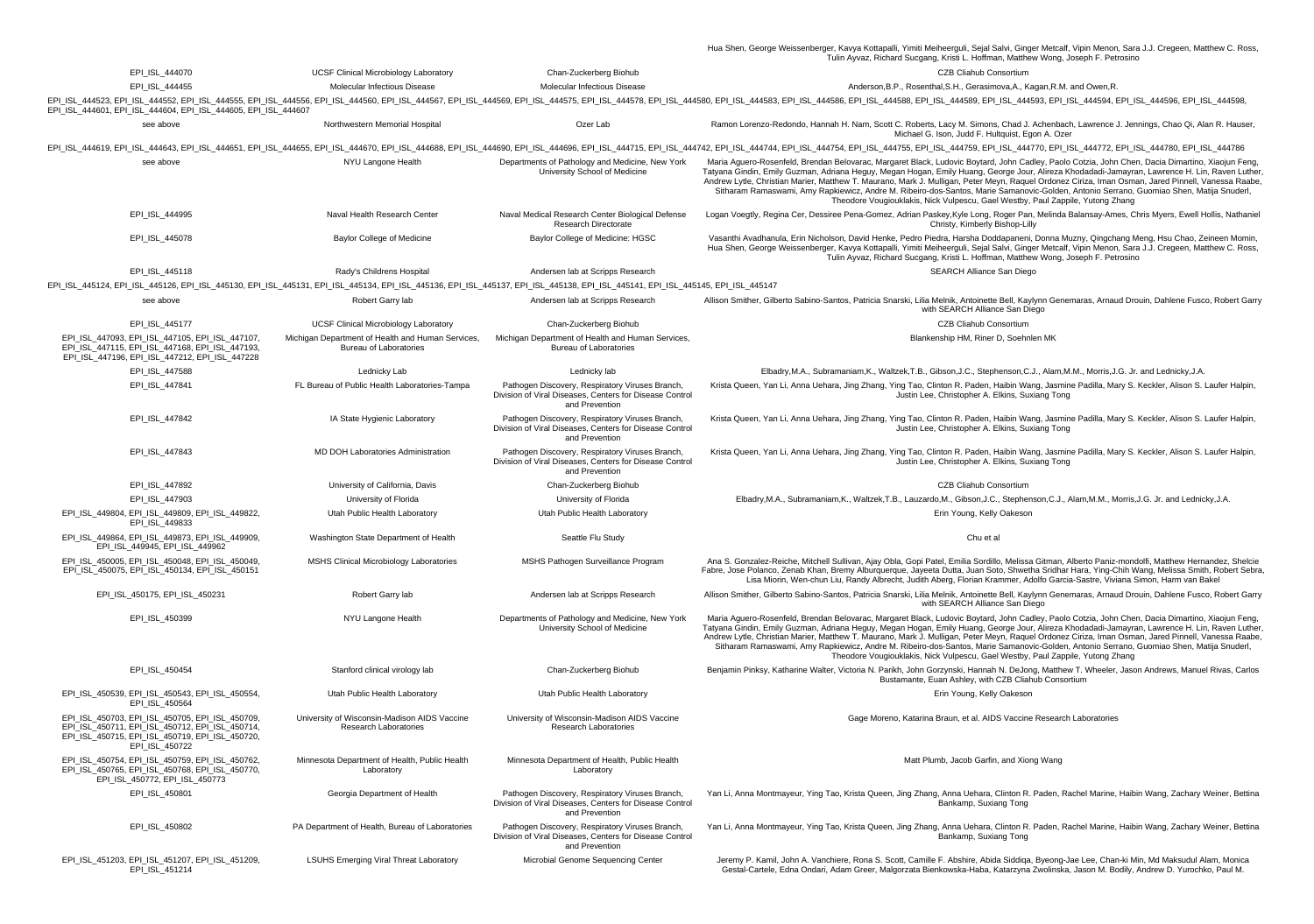|                                                                                                                                                                                |                                                                                    |                                                                                                                              | Weinberger, Christopher G. Kevil, Martin J. Sapp, Daniel J. Snyder, Vaughn S. Cooper                                                                                                                                                                                                                                                                                                                                                                                                                                                                                                                                                                                                  |
|--------------------------------------------------------------------------------------------------------------------------------------------------------------------------------|------------------------------------------------------------------------------------|------------------------------------------------------------------------------------------------------------------------------|---------------------------------------------------------------------------------------------------------------------------------------------------------------------------------------------------------------------------------------------------------------------------------------------------------------------------------------------------------------------------------------------------------------------------------------------------------------------------------------------------------------------------------------------------------------------------------------------------------------------------------------------------------------------------------------|
| EPI_ISL_451231, EPI_ISL_451236, EPI_ISL_451244,<br>EPI ISL 451246, EPI ISL 451247                                                                                              | <b>LSUHS Emerging Viral Threat Laboratory</b>                                      | Microbial Genome Sequencing Center                                                                                           | John A. Vanchiere, Jeremy P. Kamil, Rona S. Scott, Camille F. Abshire, Abida Siddiqa, Byeong-Jae Lee, Chan-ki Min, Md Maksudul Alam, Monica<br>Gestal-Cartele, Edna Ondari, Adam Greer, Malgorzata Bienkowska-Haba, Katarzyna Zwolinska, Jason M. Bodily, Andrew D. Yurochko, Paul M.<br>Weinberger, Christopher G. Kevil, Martin J. Sapp, Daniel J. Snyder, Vaughn S. Cooper                                                                                                                                                                                                                                                                                                         |
|                                                                                                                                                                                |                                                                                    |                                                                                                                              | EPI_ISL_451248, EPI_ISL_451249, EPI_ISL_451251, EPI_ISL_451253, EPI_ISL_451254, EPI_ISL_451255, EPI_ISL_451257, EPI_ISL_451259, EPI_ISL_451259, EPI_ISL_451265, EPI_ISL_451268, EPI_ISL_451270, EPI_ISL_451277, EPI_ISL_451270                                                                                                                                                                                                                                                                                                                                                                                                                                                        |
| see above                                                                                                                                                                      | <b>LSUHS Emerging Viral Threat Laboratory</b>                                      | Microbial Genome Sequencing Center                                                                                           | Jeremy P. Kamil, John A. Vanchiere, Rona S. Scott, Camille F. Abshire, Abida Siddiqa, Byeong-Jae Lee, Chan-ki Min, Md Maksudul Alam, Monica<br>Gestal-Cartele, Edna Ondari, Adam Greer, Malgorzata Bienkowska-Haba, Katarzyna Zwolinska, Jason M. Bodily, Andrew D. Yurochko, Paul M.<br>Weinberger, Christopher G. Kevil, Martin J. Sapp, Daniel J. Snyder, Vaughn S. Cooper                                                                                                                                                                                                                                                                                                         |
| EPI ISL 451430, EPI ISL 451444, EPI ISL 451451,<br>EPI_ISL_451476                                                                                                              | NYU Langone Health                                                                 | Departments of Pathology and Medicine, New York<br>University School of Medicine                                             | Maria Aguero-Rosenfeld, Brendan Belovarac, Margaret Black, Ludovic Boytard, John Cadley, Paolo Cotzia, John Chen, Dacia Dimartino, Xiaojun Feng,<br>Tatyana Gindin, Emily Guzman, Adriana Heguy, Megan Hogan, Emily Huang, George Jour, Alireza Khodadadi-Jamayran, Lawrence H. Lin, Raven Luther,<br>Andrew Lytle, Christian Marier, Matthew T. Maurano, Mark J. Mulligan, Peter Meyn, Raquel Ordonez Ciriza, Iman Osman, Jared Pinnell, Vanessa Raabe,<br>Sitharam Ramaswami, Amy Rapkiewicz, Andre M. Ribeiro-dos-Santos, Marie Samanovic-Golden, Antonio Serrano, Guomiao Shen, Matija Snuderl,<br>Theodore Vougiouklakis, Nick Vulpescu, Gael Westby, Paul Zappile, Yutong Zhang |
| EPI ISL 452106                                                                                                                                                                 | LA Office of Public Health Laboratories                                            | Pathogen Discovery, Respiratory Viruses Branch,<br>Division of Viral Diseases, Centers for Disease Control<br>and Prevention | Yan Li, Anna Montmayeur, Ying Tao, Krista Queen, Jing Zhang, Anna Uehara, Clinton R. Paden, Rachel Marine, Mary S. Keckler, Alison S. Laufer Halpin,<br>Haibin Wang, Christopher A. Elkins, Zachary Weiner, Suxiang Tong                                                                                                                                                                                                                                                                                                                                                                                                                                                              |
| EPI_ISL_452108                                                                                                                                                                 | MN Department of Health                                                            | Pathogen Discovery, Respiratory Viruses Branch,<br>Division of Viral Diseases, Centers for Disease Control<br>and Prevention | Yan Li, Anna Montmayeur, Ying Tao, Krista Queen, Jing Zhang, Anna Uehara, Clinton R. Paden, Rachel Marine, Mary S. Keckler, Alison S. Laufer Halpin,<br>Haibin Wang, Christopher A. Elkins, Zachary Weiner, Suxiang Tong                                                                                                                                                                                                                                                                                                                                                                                                                                                              |
| EPI ISL 452109                                                                                                                                                                 | NM Department of Health                                                            | Pathogen Discovery, Respiratory Viruses Branch,<br>Division of Viral Diseases, Centers for Disease Control<br>and Prevention | Yan Li, Anna Montmayeur, Ying Tao, Krista Queen, Jing Zhang, Anna Uehara, Clinton R. Paden, Rachel Marine, Mary S. Keckler, Alison S. Laufer Halpin,<br>Haibin Wang, Christopher A. Elkins, Zachary Weiner, Suxiang Tong                                                                                                                                                                                                                                                                                                                                                                                                                                                              |
| EPI_ISL_452110, EPI_ISL_452111                                                                                                                                                 | FL Bureau of Public Health Laboratories                                            | Pathogen Discovery, Respiratory Viruses Branch,<br>Division of Viral Diseases, Centers for Disease Control<br>and Prevention | Yan Li, Anna Montmayeur, Ying Tao, Krista Queen, Jing Zhang, Anna Uehara, Clinton R. Paden, Rachel Marine, Mary S. Keckler, Alison S. Laufer Halpin,<br>Haibin Wang, Christopher A. Elkins, Zachary Weiner, Suxiang Tong                                                                                                                                                                                                                                                                                                                                                                                                                                                              |
| EPI_ISL_452113                                                                                                                                                                 | MN Department of Health                                                            | Pathogen Discovery, Respiratory Viruses Branch,<br>Division of Viral Diseases, Centers for Disease Control<br>and Prevention | Yan Li, Anna Montmayeur, Ying Tao, Krista Queen, Jing Zhang, Anna Uehara, Clinton R. Paden, Rachel Marine, Mary S. Keckler, Alison S. Laufer Halpin,<br>Haibin Wang, Christopher A. Elkins, Zachary Weiner, Suxiang Tong                                                                                                                                                                                                                                                                                                                                                                                                                                                              |
| EPI ISL 452116, EPI ISL 452117                                                                                                                                                 | NJ Public Health and Environmental Laboratories                                    | Pathogen Discovery, Respiratory Viruses Branch,<br>Division of Viral Diseases, Centers for Disease Control<br>and Prevention | Yan Li, Anna Montmayeur, Ying Tao, Krista Queen, Jing Zhang, Anna Uehara, Clinton R. Paden, Rachel Marine, Mary S. Keckler, Alison S. Laufer Halpin,<br>Haibin Wang, Christopher A. Elkins, Zachary Weiner, Suxiang Tong                                                                                                                                                                                                                                                                                                                                                                                                                                                              |
| EPI_ISL_452118                                                                                                                                                                 | AZ SPHL, Arizona Department of Health Services                                     | Pathogen Discovery, Respiratory Viruses Branch,<br>Division of Viral Diseases, Centers for Disease Control<br>and Prevention | Yan Li, Anna Montmayeur, Ying Tao, Krista Queen, Jing Zhang, Anna Uehara, Clinton R. Paden, Rachel Marine, Mary S. Keckler, Alison S. Laufer Halpin,<br>Haibin Wang, Christopher A. Elkins, Zachary Weiner, Suxiang Tong                                                                                                                                                                                                                                                                                                                                                                                                                                                              |
| EPI_ISL_452120, EPI_ISL_452125                                                                                                                                                 | Georgia Department of Health                                                       | Pathogen Discovery, Respiratory Viruses Branch,<br>Division of Viral Diseases, Centers for Disease Control<br>and Prevention | Jing Zhang, Anna Montmayeur, Yan Li, Ying Tao, Krista Queen, Anna Uehara, Clinton R. Paden, Rachel Marine, Mary S. Keckler, Alison S. Laufer Halpin,<br>Haibin Wang, Christopher A. Elkins, Zachary Weiner, Suxiang Tong                                                                                                                                                                                                                                                                                                                                                                                                                                                              |
| EPI ISL 452132                                                                                                                                                                 | FL Bureau of Public Health Laboratories                                            | Pathogen Discovery, Respiratory Viruses Branch,<br>Division of Viral Diseases, Centers for Disease Control<br>and Prevention | Krista Queen, Yan Li, Anna Montmayeur, Ying Tao, Jing Zhang, Anna Uehara, Clinton R. Paden, Rachel Marine, Mary S. Keckler, Alison S. Laufer Halpin,<br>Haibin Wang, Christopher A. Elkins, Zachary Weiner, Suxiang Tong                                                                                                                                                                                                                                                                                                                                                                                                                                                              |
| EPI ISL 452168, EPI ISL 452171                                                                                                                                                 | Utah Public Health Laboratory                                                      | Utah Public Health Laboratory                                                                                                | Erin Young, Kelly Oakeson                                                                                                                                                                                                                                                                                                                                                                                                                                                                                                                                                                                                                                                             |
| EPI_ISL_452272, EPI_ISL_452284, EPI_ISL_452305,<br>EPI ISL 452322                                                                                                              | Michigan Department of Health and Human Services,<br><b>Bureau of Laboratories</b> | Michigan Department of Health and Human Services,<br><b>Bureau of Laboratories</b>                                           | Blankenship HM, Riner D, Soehnlen MK                                                                                                                                                                                                                                                                                                                                                                                                                                                                                                                                                                                                                                                  |
| EPI_ISL_452802, EPI_ISL_452813, EPI_ISL_452815,<br>EPI_ISL_452823, EPI_ISL_452828, EPI_ISL_452830,<br>EPI_ISL_452833                                                           | Virginia DCLS                                                                      | Virginia DCLS                                                                                                                | Virginia DCLS                                                                                                                                                                                                                                                                                                                                                                                                                                                                                                                                                                                                                                                                         |
| EPI_ISL_454354                                                                                                                                                                 | <b>UPMC Clinical Microbiology Laboratory</b>                                       | Microbial Genome Sequencing Center; Microbial<br>Genomic Epidemiology Laboratory, University of<br>Pittsburgh                | Mustapha M. Mustapha, Jane W. Marsh, Dan Snyder, Marissa P. Griffith, Stephanie L. Mitchell, Vatsala R. Srinivasa, Kady D. Waggle, Chinelo<br>Ezeonwuku, Vaughn S. Cooper, Lee H. Harrison                                                                                                                                                                                                                                                                                                                                                                                                                                                                                            |
| EPI_ISL_454381, EPI_ISL_454387, EPI_ISL_454399, EPI_ISL_454401, EPI_ISL_454403, EPI_ISL_454404, EPI_ISL_454407, EPI_ISL_454409, EPI_ISL_454410, EPI_ISL_454410, EPI_ISL_454411 |                                                                                    |                                                                                                                              | EPI_ISL_454356, EPI_ISL_454357, EPI_ISL_454358, EPI_ISL_454360, EPI_ISL_454361, EPI_ISL_454362, EPI_ISL_454363, EPI_ISL_454363, EPI_ISL_454363, EPI_ISL_454363, EPI_ISL_454364, EPI_ISL_454366, EPI_ISL_454367, EPI_ISL_454370                                                                                                                                                                                                                                                                                                                                                                                                                                                        |
| see above                                                                                                                                                                      | UPMC Clinical Microbiology Laboratory                                              | Microbial Genome Sequencing Center, Microbial<br>Genomic Epidemiological Laboratory                                          | Mustapha M. Mustapha, Jane W. Marsh, Dan Snyder, Marissa P. Griffith, Stephanie L. Mitchell, Vatsala R. Srinivasa, Kady D. Waggle, Chinelo<br>Ezeonwuku, Vaughn S. Cooper, Lee H. Harrison                                                                                                                                                                                                                                                                                                                                                                                                                                                                                            |
| EPI_ISL_454414, EPI_ISL_454415                                                                                                                                                 | Dirk Dittmer                                                                       | Dirk Dittmer                                                                                                                 | Bailey, A.G., Caro-Vegas, C.P., Dittmer, D., Eason, A.B., Juarez, A., Landis, J.T., McNamara, R.P., Miller, M.B., Moorad, R., Pluta, L.J., Seltzer, T.A.,<br>Thompson, C., Vahrson, W., Villamor, F.                                                                                                                                                                                                                                                                                                                                                                                                                                                                                  |
| EPI_ISL_454431, EPI_ISL_454435                                                                                                                                                 | Maryland Department of Health Laboratories<br>Administration                       | Maryland Department of Health Laboratories<br>Administration                                                                 | MDH Laboratories Administration                                                                                                                                                                                                                                                                                                                                                                                                                                                                                                                                                                                                                                                       |
| EPI_ISL_454638                                                                                                                                                                 | Humboldt County Public Health Laboratory                                           | Chan-Zuckerberg Biohub                                                                                                       | CZB Cliahub Consortium                                                                                                                                                                                                                                                                                                                                                                                                                                                                                                                                                                                                                                                                |
| EPI ISL 454642                                                                                                                                                                 | CT-Dr. Katherine A. Kelley State Public Health Lab                                 | Pathogen Discovery, Respiratory Viruses Branch,<br>Division of Viral Diseases, Centers for Disease Control<br>and Prevention | Jing Zhang, Ying Tao, Clinton R. Paden, Anna Uehara, Krista Queen, Yan Li, Haibin Wang, Zachary Weiner, Bettina Bankamp, Suxiang Tong                                                                                                                                                                                                                                                                                                                                                                                                                                                                                                                                                 |
| EPI_ISL_454646                                                                                                                                                                 | City of El Paso Department of Public Health Laboratory                             | Pathogen Discovery, Respiratory Viruses Branch,<br>Division of Viral Diseases, Centers for Disease Control<br>and Prevention | Ying Tao, Clinton R. Paden, Jing Zhang, Anna Uehara, Krista Queen, Yan Li, Haibin Wang, Zachary Weiner, Michael Bowen, Suxiang Tong                                                                                                                                                                                                                                                                                                                                                                                                                                                                                                                                                   |
| EPI ISL 454672, EPI ISL 454687                                                                                                                                                 | County of Santa Clara Public Health Department                                     | Chan-Zuckerberg Biohub                                                                                                       | <b>CZB Cliahub Consortium</b>                                                                                                                                                                                                                                                                                                                                                                                                                                                                                                                                                                                                                                                         |
| EPI_ISL_454690                                                                                                                                                                 | Emory Molecular Diagnostics Laboratory, Emory<br>Healthcare                        | Piantadosi Lab, Emory Department of Pathology                                                                                | Ahmed Babiker, Anne Piantadosi                                                                                                                                                                                                                                                                                                                                                                                                                                                                                                                                                                                                                                                        |
| EPI_ISL_454707, EPI_ISL_454710, EPI_ISL_454714,<br>EPI ISL 454722, EPI ISL 454728                                                                                              | Utah Public Health Laboratory                                                      | Utah Public Health Laboratory                                                                                                | Erin Young, Kelly Oakeson                                                                                                                                                                                                                                                                                                                                                                                                                                                                                                                                                                                                                                                             |

EPI\_ISL\_454796, EPI\_ISL\_454798, EPI\_ISL\_454799, EPI\_ISL\_454800, EPI\_ISL\_454803, EPI\_ISL\_454804, EPI\_ISL\_454806, EPI\_ISL\_454807, EPI\_ISL\_454808, EPI\_ISL\_454809, EPI\_ISL\_454810, EPI\_ISL\_454812, EPI\_ISL\_454813, EPI\_ISL\_454814

see above Dirk Dittmer Dirk Dittmer Bailey,A.G., Caro-Vegas,C.P., Dittmer,D., Eason,A.B., Juarez,A., Landis,J.T., McNamara,R.P., Miller,M.B., Moorad,R., Pluta,L.J., Seltzer,T.A., Thompson,C., Vahrson,W., Villamor,F.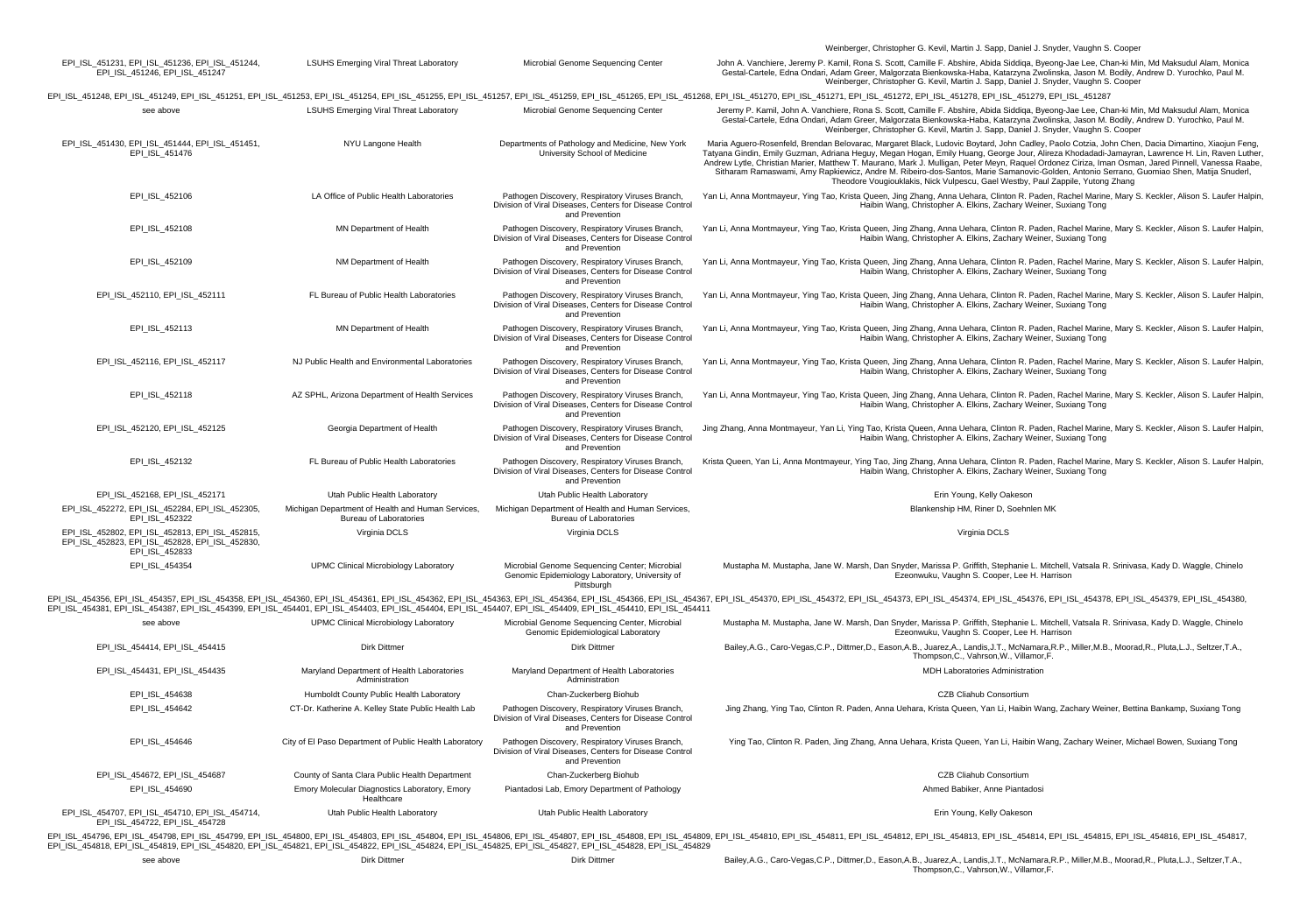| EPI ISL 455355, EPI ISL 455356, EPI ISL 455358.<br>EPI_ISL_455359, EPI_ISL_455360, EPI_ISL_455361                                                                                               | Emory Molecular Diagnostics Laboratory, Emory<br>Healthcare                        | Piantadosi Lab, Emory Department of Pathology                                       | Ahmed Babiker, Anne Piantadosi                                                                                                                                                                                                                                                                                                                                                                                                                                                                                                                                                                                                                                                                     |
|-------------------------------------------------------------------------------------------------------------------------------------------------------------------------------------------------|------------------------------------------------------------------------------------|-------------------------------------------------------------------------------------|----------------------------------------------------------------------------------------------------------------------------------------------------------------------------------------------------------------------------------------------------------------------------------------------------------------------------------------------------------------------------------------------------------------------------------------------------------------------------------------------------------------------------------------------------------------------------------------------------------------------------------------------------------------------------------------------------|
| EPI_ISL_455568, EPI_ISL_455569, EPI_ISL_455571,<br>EPI_ISL_455572                                                                                                                               | Gundersen Molecular Diagnostics Laboratory                                         | Kabara Cancer Research Institute                                                    | Craig S. Richmond, Paraic A. Kenny                                                                                                                                                                                                                                                                                                                                                                                                                                                                                                                                                                                                                                                                 |
| EPI_ISL_455574                                                                                                                                                                                  | Gundersen Clinical Microbiology Laboratory                                         | Kabara Cancer Research Institute                                                    | Craig S. Richmond, Paraic A. Kenny                                                                                                                                                                                                                                                                                                                                                                                                                                                                                                                                                                                                                                                                 |
| EPI_ISL_455578                                                                                                                                                                                  | Gundersen Molecular Diagnostics Laboratory                                         | Kabara Cancer Research Institute                                                    | Craig S. Richmond, Paraic A. Kenny                                                                                                                                                                                                                                                                                                                                                                                                                                                                                                                                                                                                                                                                 |
| EPI_ISL_455581, EPI_ISL_455582                                                                                                                                                                  | Gundersen Clinical Microbiology Laboratory                                         | Kabara Cancer Research Institute                                                    | Craig S. Richmond, Paraic A. Kenny                                                                                                                                                                                                                                                                                                                                                                                                                                                                                                                                                                                                                                                                 |
| EPI_ISL_455618                                                                                                                                                                                  | <b>Ochsner Health</b>                                                              | Bioinfoexperts, LLC                                                                 | Susanna L. Lamers, David J. Nolan, Rebecca Rose, Sissy Cross, David Moraga Amador, Tong Yang, Luke Caruso, Wayra Navia, Lydia Von Borstel, Xiao<br>Hui Zhou, Amy Feehan, Julia-Garcia-Diaz                                                                                                                                                                                                                                                                                                                                                                                                                                                                                                         |
| EPI_ISL_455981, EPI_ISL_455982, EPI_ISL_455983,<br>EPI_ISL_455984, EPI_ISL_455988                                                                                                               | <b>LSUHS Emerging Viral Threat Laboratory</b>                                      | Microbial Genome Sequencing Center                                                  | Jeremy P. Kamil, John A. Vanchiere, Rona S. Scott, Camille F. Abshire, Abida Siddiqa, Byeong-Jae Lee, Chan-ki Min, Md Maksudul Alam, Monica<br>Gestal-Cartele, Edna Ondari, Adam Greer, Malgorzata Bienkowska-Haba, Katarzyna Zwolinska, Michelle M. Arnold, Jason M. Bodily, Andrew D. Yurochko,<br>Paul M. Weinberger, Christopher G. Kevil, Martin J. Sapp, Daniel J. Snyder, Vaughn S. Cooper                                                                                                                                                                                                                                                                                                  |
| EPI_ISL_455990, EPI_ISL_455991, EPI_ISL_455993                                                                                                                                                  | <b>LSUHS Emerging Viral Threat Laboratory</b>                                      | Microbial Genome Sequencing Center                                                  | John A. Vanchiere, Jeremy P. Kamil, Rona S. Scott, Camille F. Abshire, Abida Siddiga, Byeong-Jae Lee, Chan-ki Min, Md Maksudul Alam, Monica<br>Gestal-Cartele, Edna Ondari, Adam Greer, Malgorzata Bienkowska-Haba, Katarzyna Zwolinska, Michelle M. Arnold, Jason M. Bodily, Andrew D. Yurochko,<br>Paul M. Weinberger, Christopher G. Kevil, Martin J. Sapp, Daniel J. Snyder, Vaughn S. Cooper                                                                                                                                                                                                                                                                                                  |
| EPI ISL 456002                                                                                                                                                                                  | <b>LSUHS Emerging Viral Threat Laboratory</b>                                      | Microbial Genome Sequencing Center                                                  | Rona S. Scott, Jeremy P. Kamil, John A. Vanchiere, Camille F. Abshire, Abida Siddiga, Byeong-Jae Lee, Chan-ki Min, Md Maksudul Alam, Monica<br>Gestal-Cartele, Edna Ondari, Adam Greer, Malgorzata Bienkowska-Haba, Katarzyna Zwolinska, Michelle M. Arnold, Jason M. Bodily, Andrew D. Yurochko,<br>Paul M. Weinberger, Christopher G. Kevil, Martin J. Sapp, Daniel J. Snyder, Vaughn S. Cooper                                                                                                                                                                                                                                                                                                  |
| EPI ISL 456011, EPI ISL 456020, EPI ISL 456113                                                                                                                                                  | NYU Langone Health                                                                 | Departments of Pathology and Medicine, New York<br>University School of Medicine    | Maria Aguero-Rosenfeld, Brendan Belovarac, Margaret Black, Ludovic Boytard, John Cadley, Paolo Cotzia, John Chen, Dacia Dimartino, Xiaojun Feng,<br>Tatyana Gindin, Emily Guzman, Adriana Heguy, Megan Hogan, Emily Huang, George Jour, Alireza Khodadadi-Jamayran, Lawrence H. Lin, Raven Luther<br>Andrew Lytle, Christian Marier, Matthew T. Maurano, Mark J. Mulligan, Peter Meyn, Raquel Ordonez Ciriza, Iman Osman, Jared Pinnell, Vanessa Raabe,<br>Sitharam Ramaswami, Amy Rapkiewicz, Andre M. Ribeiro-dos-Santos, Marie Samanovic-Golden, Antonio Serrano, Guomiao Shen, Matija Snuderl,<br>Theodore Vougiouklakis, Nick Vulpescu, Gael Westby, Paul Zappile, Yutong Zhang               |
| EPI_ISL_457808, EPI_ISL_457811, EPI_ISL_457812, EPI_ISL_457813, EPI_ISL_457816, EPI_ISL_457817, EPI_ISL_457818, EPI_ISL_457819, EPI_ISL_457820, EPI_ISL_457820, EPI_ISL_457820, EPI_ISL_457820, |                                                                                    |                                                                                     | EPI_ISL_457752, EPI_ISL_457754, EPI_ISL_457766, EPI_ISL_457768, EPI_ISL_457769, EPI_ISL_457783, EPI_ISL_457787, EPI_ISL_457789, EPI_ISL_457790, EPI_ISL_457790, EPI_ISL_457790, EPI_ISL_457799, EPI_ISL_457799, EPI_ISL_457799                                                                                                                                                                                                                                                                                                                                                                                                                                                                     |
| see above                                                                                                                                                                                       | Johns Hopkins Hospital Department of Pathology                                     | Johns Hopkins Hospital Department of Pathology                                      | Peter M. Thielen, Thomas Mehoke, Shirlee Wohl, Srividya Ramakrishnan, Melanie Kirsche, Amanda Ernlund, Craig Howser, Kristina Zudock, Oluwaseun<br>Falade-Nwulia, Norah Sadowski, Paul Morris, Mark Hopkins, Yunfan Fan, Nidia Trovao, Victoria Gniazdowski, Michael C. Schatz, Stuart C. Ray, Winston<br>Timp, Heba H. Mostafa                                                                                                                                                                                                                                                                                                                                                                    |
| EPI_ISL_458002, EPI_ISL_458003, EPI_ISL_458006                                                                                                                                                  | Dirk Dittmer                                                                       | Dirk Dittmer                                                                        | Bailey, A.G., Caro-Vegas, C.P., Dittmer, D., Eason, A.B., Juarez, A., Landis, J.T., McNamara, R.P., Miller, M.B., Moorad, R., Pluta, L.J., Seltzer, T.A.,<br>Thompson.C., Vahrson.W., Villamor.F.                                                                                                                                                                                                                                                                                                                                                                                                                                                                                                  |
| EPI ISL 458007                                                                                                                                                                                  | Dirk Dittmer                                                                       | Dirk Dittmer                                                                        | Aubrey,B.G., Caro-Vegas,C.P., Dittmer,D., Eason,A.B., Juarez,A., Landis,J.T., McNamara,R.P., Miller,M.B., Moorad,R., Pluta,L.J., Seltzer,T.A.,<br>Thompson.C., Vahrson.W., Villamor.F.                                                                                                                                                                                                                                                                                                                                                                                                                                                                                                             |
| EPI ISL 458252                                                                                                                                                                                  | Scripps Medical Laboratory                                                         | Andersen lab at Scripps Research                                                    | SEARCH Alliance San Diego with Michael Quigley, Ellen Stefanski, Ian Mchardy                                                                                                                                                                                                                                                                                                                                                                                                                                                                                                                                                                                                                       |
| EPI_ISL_458291                                                                                                                                                                                  | Dirk Dittmer                                                                       | Dirk Dittmer                                                                        | Bailey, A.G., Caro-Vegas, C.P., Dittmer, D., Eason, A.B., Juarez, A., Landis, J.T., McNamara, R.P., Miller, M.B., Moorad, R., Pluta, L.J., Seltzer, T.A.,<br>Thompson.C., Vahrson.W., Villamor.F.                                                                                                                                                                                                                                                                                                                                                                                                                                                                                                  |
| EPI ISL 458292, EPI ISL 458293                                                                                                                                                                  | Dirk Dittmer                                                                       | Dirk Dittmer                                                                        | Aubrey, B.G., Caro-Vegas, C.P., Dittmer, D., Eason, A.B., Juarez, A., Landis, J.T., Mcnamara, R.P., Miller, M.B., Moorad, R., Pluta, L.J., Seltzer, T.A.,<br>Thompson.C., Vahrson.W., Villamor.F.                                                                                                                                                                                                                                                                                                                                                                                                                                                                                                  |
| EPI_ISL_458294, EPI_ISL_458295, EPI_ISL_458296                                                                                                                                                  | <b>Dirk Dittmer</b>                                                                | <b>Dirk Dittmer</b>                                                                 | Bailey, A.G., Caro-Vegas, C.P., Dittmer, D., Eason, A.B., Juarez, A., Landis, J.T., McNamara, R.P., Miller, M.B., Moorad, R., Pluta, L.J., Seltzer, T.A.,<br>Thompson.C., Vahrson.W., Villamor.F.                                                                                                                                                                                                                                                                                                                                                                                                                                                                                                  |
| EPI ISL 459998, EPI ISL 460018, EPI ISL 460026.<br>EPI_ISL_460034                                                                                                                               | Michigan Department of Health and Human Services,<br><b>Bureau of Laboratories</b> | Michigan Department of Health and Human Services,<br><b>Bureau of Laboratories</b>  | Blankenship HM, Riner D, Soehnlen MK                                                                                                                                                                                                                                                                                                                                                                                                                                                                                                                                                                                                                                                               |
| EPI_ISL_460050, EPI_ISL_460058, EPI_ISL_460059,<br>EPI_ISL_460068, EPI_ISL_460078                                                                                                               | Minnesota Department of Health, Public Health<br>Laboratory                        | Minnesota Department of Health, Public Health<br>Laboratory                         | Matt Plumb, Jacob Garfin, and Xiong Wang                                                                                                                                                                                                                                                                                                                                                                                                                                                                                                                                                                                                                                                           |
| EPI_ISL_460430, EPI_ISL_460457                                                                                                                                                                  |                                                                                    |                                                                                     | EPI_ISL_460100, EPI_ISL_460102, EPI_ISL_460107, EPI_ISL_460115, EPI_ISL_460123, EPI_ISL_460123, EPI_ISL_460123, EPI_ISL_460123, EPI_ISL_460123, EPI_ISL_460123, EPI_ISL_460123, EPI_ISL_460123, EPI_ISL_460123, EPI_ISL_460137<br>EPI_ISL_460206, EPI_ISL_460211, EPI_ISL_460221, EPI_ISL_460230, EPI_ISL_460238, EPI_ISL_460242, EPI_ISL_460257, EPI_ISL_460257, EPI_ISL_460256, EPI_ISL_460258, EPI_ISL_460258, EPI_ISL_460258, EPI_ISL_460248, EPI_ISL_460230<br>EPI_ISL_460349, EPI_ISL_460350, EPI_ISL_460352, EPI_ISL_460363, EPI_ISL_460365, EPI_ISL_460376, EPI_ISL_460376, EPI_ISL_460380, EPI_ISL_460380, EPI_ISL_460380, EPI_ISL_460386, EPI_ISL_460376, EPI_ISL_460380, EPI_ISL_460385 |
| see above                                                                                                                                                                                       | Massachusetts General Hospital                                                     | and MIT                                                                             | Infectious Disease Program, Broad Institute of Harvard Lemieux, J.E., Siddle, K.J., Shaw, B., Adams, G., Pierce, V., Turbett, S., Anahtar, M., Branda, J., Slater, D., Harris, J., Lin, A.E., Gladden-Young, A., Lagerborg, K.<br>Rudy, M., DeRuff, K., Carter, A., Normandin, E., Bauer, M., Reilly, S., Tomkins-Tinch, C., Loreth, C., Chaluvadi, S., Neumann, A., Cusick, C., Chapman, S.B.,<br>Gnirke, A., Flowers, K., Cerrato, F., Birren, B.W., Gallagher, G., Smole, S., Park, D.J., MacInnis, B.L., Ryan, E., LaRocque, R., Rosenberg, E., Sabeti, P.C.                                                                                                                                   |
| EPI_ISL_460573, EPI_ISL_460582, EPI_ISL_460583                                                                                                                                                  | Michigan Department of Health and Human Services,<br><b>Bureau of Laboratories</b> | Michigan Department of Health and Human Services,<br><b>Bureau of Laboratories</b>  | Blankenship HM, Riner D, Soehnlen MK                                                                                                                                                                                                                                                                                                                                                                                                                                                                                                                                                                                                                                                               |
|                                                                                                                                                                                                 |                                                                                    |                                                                                     | EPI ISL 460622, EPI ISL 460628, EPI ISL 460629, EPI ISL 461411, EPI ISL 461416, EPI ISL 461421, EPI ISL 461424, EPI ISL 461425, EPI ISL 461435, EPI ISL 461452, EPI ISL 461452, EPI ISL 461458, EPI ISL 461464, EPI ISL 461468                                                                                                                                                                                                                                                                                                                                                                                                                                                                     |
| see above                                                                                                                                                                                       | UW Virology Lab                                                                    | UW Virology Lab                                                                     | Pavitra Roychoudhury, Amin Addetia, Hong Xie, Lasata Shrestha, Truong Nguyen, Meei-Li Huang, Keith Jerome, Alexander Greninger                                                                                                                                                                                                                                                                                                                                                                                                                                                                                                                                                                     |
| EPI ISL 462686, EPI ISL 462691, EPI ISL 462694.<br>EPI ISL 462731                                                                                                                               | Michigan Department of Health and Human Services,<br>Bureau of Laboratories        | Michigan Department of Health and Human Services,<br><b>Bureau of Laboratories</b>  | Blankenship HM, Riner D, Soehnlen MK                                                                                                                                                                                                                                                                                                                                                                                                                                                                                                                                                                                                                                                               |
| EPI ISL 462845, EPI ISL 462850, EPI ISL 462854,<br>EPI ISL 462855, EPI ISL 462860, EPI ISL 462886,<br>EPI_ISL_462902, EPI_ISL_462904, EPI_ISL_462905,<br>EPI ISL 462911                         | Minnesota Department of Health, Public Health<br>Laboratory                        | Minnesota Department of Health, Public Health<br>Laboratory                         | Matt Plumb, Jacob Garfin, and Xiong Wang                                                                                                                                                                                                                                                                                                                                                                                                                                                                                                                                                                                                                                                           |
| EPI_ISL_462973, EPI_ISL_462975, EPI_ISL_462976, EPI_ISL_462977, EPI_ISL_462979, EPI_ISL_462982                                                                                                  |                                                                                    |                                                                                     | EPI_ISL_462915, EPI_ISL_462917, EPI_ISL_462918, EPI_ISL_462918, EPI_ISL_462926, EPI_ISL_462925, EPI_ISL_462927, EPI_ISL_462929, EPI_ISL_462929, EPI_ISL_462929, EPI_ISL_462929, EPI_ISL_462929, EPI_ISL_462929, EPI_ISL_462925                                                                                                                                                                                                                                                                                                                                                                                                                                                                     |
| see above                                                                                                                                                                                       | Wyoming Public Health Laboratory                                                   | Center for Global Health, University of New Mexico<br><b>Health Sciences Center</b> | Daryl Domman, Kurt Schwalm, Rob Christensen, Wanda Manley, Cari Sloma, Noah Hull, Darrell Dinwiddie                                                                                                                                                                                                                                                                                                                                                                                                                                                                                                                                                                                                |
|                                                                                                                                                                                                 |                                                                                    |                                                                                     | EPI ISL 463101, EPI ISL 463105, EPI ISL 463108, EPI ISL 463109, EPI ISL 463119, EPI ISL 463113, EPI ISL 463113, EPI ISL 463114, EPI ISL 463114, EPI ISL 463118, EPI ISL 463118, EPI ISL 463118, EPI ISL 463136, EPI ISL 463136                                                                                                                                                                                                                                                                                                                                                                                                                                                                     |
| see above                                                                                                                                                                                       | Virginia DCLS                                                                      | Virginia DCLS                                                                       | Virginia DCLS                                                                                                                                                                                                                                                                                                                                                                                                                                                                                                                                                                                                                                                                                      |
| EPI ISL 463138, EPI ISL 463151, EPI ISL 463164                                                                                                                                                  | Yale Clinical Virology Laboratory                                                  | Grubaugh Lab - Yale School of Public Health                                         | Joseph Fauver, Tara Alpert, Anderson Brito, Anne Wyllie, Chantal Vogels, Mary Petrone, Cole Jensen, Chaney Kalinich, Isabel Ott, Arnau Casanovas,<br>Catherine Muenker, Adam Moore, Alice Lu, Maria Tokuyama, Patrick Wong, Peiwen Lu, Saad Omer, Richard Martinello, Allison Nelson, Shelli Farhadian,<br>Akiko Iwasaki, Charlese Dela Cruz, Albert Ko, Nathan Grubaugh                                                                                                                                                                                                                                                                                                                           |
| EPI_ISL_463280, EPI_ISL_463285                                                                                                                                                                  | Ochsner Health                                                                     | Bioinfoexperts, LLC                                                                 | Susanna L. Lamers, David J. Nolan, Rebecca Rose, Sissy Cross, David Moraga Amador, Tong Yang, Luke Caruso, Wayra Navia, Lydia Von Borstel, Xiao<br>Hui Zhou, Amy Feehan, Julia-Garcia-Diaz                                                                                                                                                                                                                                                                                                                                                                                                                                                                                                         |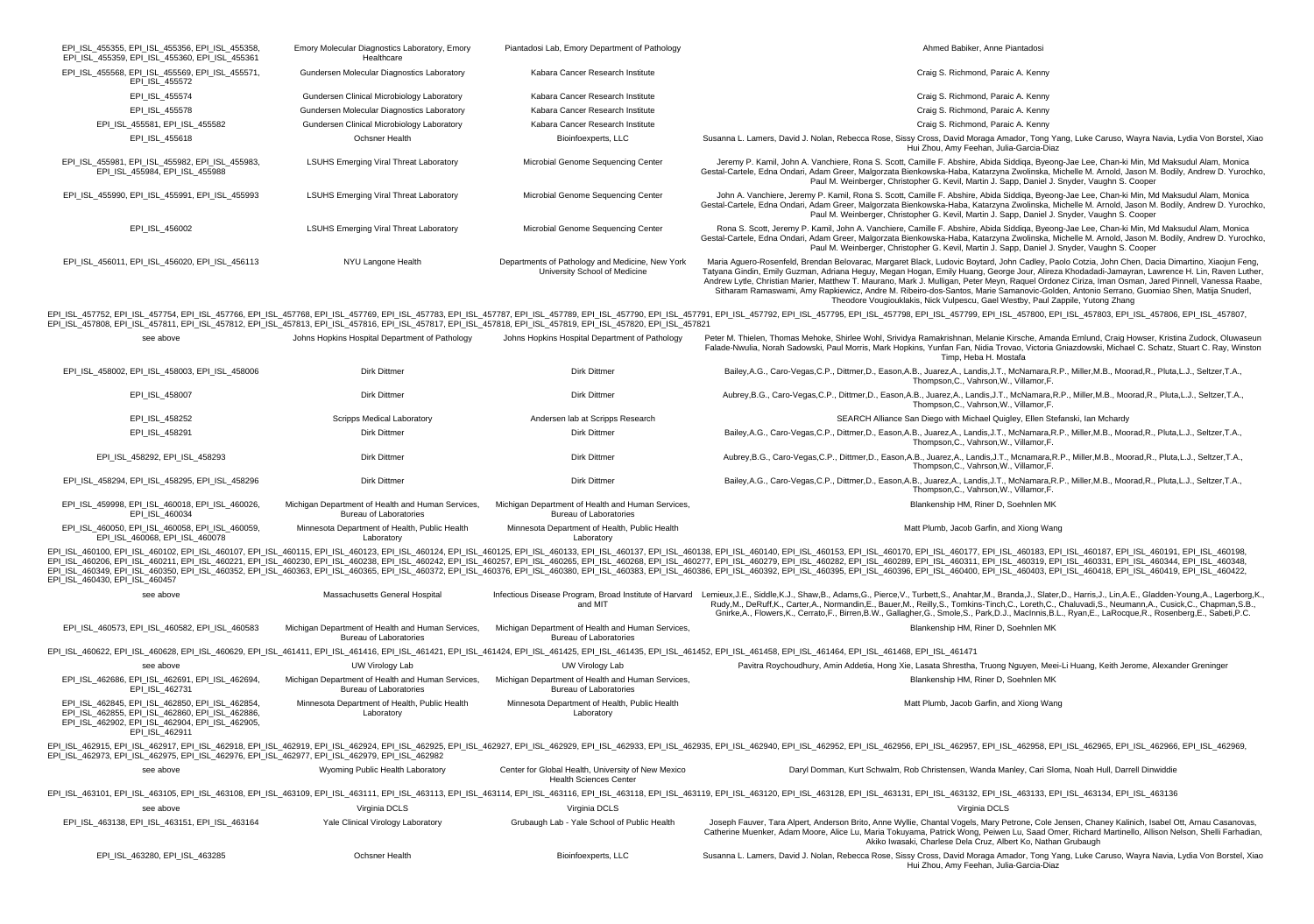| EPI_ISL_463654, EPI_ISL_463664, EPI_ISL_463666, EPI_ISL_463677, EPI_ISL_463686, EPI_ISL_463688, EPI_ISL_463692, EPI_ISL_463699, EPI_ISL_463700                                                                    |                                                                                                               |                                                                                                                                     | EPI_ISL_463327, EPI_ISL_463333, EPI_ISL_463378, EPI_ISL_463444, EPI_ISL_463460, EPI_ISL_463464, EPI_ISL_463479, EPI_ISL_463570, EPI_ISL_463524, EPI_ISL_463577, EPI_ISL_463577, EPI_ISL_463579, EPI_ISL_463500, EPI_ISL_463647                                                                                                                                                                                                                                                                                                                                                                                                                                                        |
|-------------------------------------------------------------------------------------------------------------------------------------------------------------------------------------------------------------------|---------------------------------------------------------------------------------------------------------------|-------------------------------------------------------------------------------------------------------------------------------------|---------------------------------------------------------------------------------------------------------------------------------------------------------------------------------------------------------------------------------------------------------------------------------------------------------------------------------------------------------------------------------------------------------------------------------------------------------------------------------------------------------------------------------------------------------------------------------------------------------------------------------------------------------------------------------------|
| see above                                                                                                                                                                                                         | Washington State Department of Health                                                                         | Seattle Flu Study                                                                                                                   | Chu et al                                                                                                                                                                                                                                                                                                                                                                                                                                                                                                                                                                                                                                                                             |
| EPI ISL 466652, EPI ISL 466661, EPI ISL 466666,<br>EPI_ISL_466667, EPI_ISL_466668, EPI_ISL_466669,<br>EPI_ISL_466675, EPI_ISL_466678, EPI_ISL_466680                                                              | Nebraska Public Health Laboratory                                                                             | UNMC COVID-19 Response Team                                                                                                         | UNMC COVID-19 Response Team                                                                                                                                                                                                                                                                                                                                                                                                                                                                                                                                                                                                                                                           |
| EPI_ISL_467301, EPI_ISL_467302, EPI_ISL_467304                                                                                                                                                                    | Washington University in St. Louis                                                                            | Washington University in St. Louis                                                                                                  | David Wang, Carey-Ann Burnham, Scott Handley, Lindsay Droit, Stephen Tahan                                                                                                                                                                                                                                                                                                                                                                                                                                                                                                                                                                                                            |
| EPI ISL 467372, EPI ISL 467373                                                                                                                                                                                    | Arizona State University Health Services                                                                      | Arizona State University                                                                                                            | Peter T. Skidmore, Rabia Maqsood, LaRinda A. Holland, Emily A. Kaelin, Lily I. Wu, Arvind Varsani, Rolf U. Halden, Brenda G. Hogue, Matthew Scotch,<br>Efrem S. Lim                                                                                                                                                                                                                                                                                                                                                                                                                                                                                                                   |
| EPI_ISL_467377, EPI_ISL_467379, EPI_ISL_467384,<br>EPI ISL 467398, EPI ISL 467400, EPI ISL 467405                                                                                                                 | NYU Langone Health                                                                                            | Departments of Pathology and Medicine, New York<br>University School of Medicine                                                    | Maria Aguero-Rosenfeld, Brendan Belovarac, Margaret Black, Ludovic Boytard, John Cadley, Paolo Cotzia, John Chen, Dacia Dimartino, Xiaojun Feng,<br>Tatyana Gindin, Emily Guzman, Adriana Heguy, Megan Hogan, Emily Huang, George Jour, Alireza Khodadadi-Jamayran, Lawrence H. Lin, Raven Luther,<br>Andrew Lytle, Christian Marier, Matthew T. Maurano, Mark J. Mulligan, Peter Meyn, Raquel Ordonez Ciriza, Iman Osman, Jared Pinnell, Vanessa Raabe,<br>Sitharam Ramaswami, Amy Rapkiewicz, Andre M. Ribeiro-dos-Santos, Marie Samanovic-Golden, Antonio Serrano, Guomiao Shen, Matija Snuderl,<br>Theodore Vougiouklakis, Nick Vulpescu, Gael Westby, Paul Zappile, Yutong Zhang |
| EPI_ISL_467612, EPI_ISL_467633, EPI_ISL_467644, EPI_ISL_467652, EPI_ISL_467653, EPI_ISL_467654, EPI_ISL_467661                                                                                                    |                                                                                                               |                                                                                                                                     | EPI_ISL_467529, EPI_ISL_467545, EPI_ISL_467551, EPI_ISL_467552, EPI_ISL_467563, EPI_ISL_467563, EPI_ISL_467572, EPI_ISL_467577, EPI_ISL_467577, EPI_ISL_467583, EPI_ISL_467589, EPI_ISL_467589, EPI_ISL_46758, EPI_ISL_467547,                                                                                                                                                                                                                                                                                                                                                                                                                                                        |
| see above                                                                                                                                                                                                         | New Mexico Department of Health Scientific Laboratory<br>Division                                             | Center for Global Health, University of New Mexico<br><b>Health Sciences Center</b>                                                 | Daryl Domman, Kurt Schwalm, Twila Kunde, Joseph Hicks, Michael Edwards, Darrell Dinwiddie                                                                                                                                                                                                                                                                                                                                                                                                                                                                                                                                                                                             |
| EPI ISL 467782, EPI ISL 467786, EPI ISL 467794,<br>EPI ISL 467801                                                                                                                                                 | Virginia DCLS                                                                                                 | Virginia DCLS                                                                                                                       | Virginia DCLS                                                                                                                                                                                                                                                                                                                                                                                                                                                                                                                                                                                                                                                                         |
| EPI_ISL_467911, EPI_ISL_467915, EPI_ISL_467918, EPI_ISL_467923, EPI_ISL_467925                                                                                                                                    |                                                                                                               |                                                                                                                                     | EPI_ISL_467846, EPI_ISL_467848, EPI_ISL_467849, EPI_ISL_467859, EPI_ISL_467860, EPI_ISL_467863, EPI_ISL_467867, EPI_ISL_467876, EPI_ISL_467876, EPI_ISL_467876, EPI_ISL_467876, EPI_ISL_467876, EPI_ISL_467876, EPI_ISL_467878                                                                                                                                                                                                                                                                                                                                                                                                                                                        |
| see above                                                                                                                                                                                                         | <b>Quest Diagnostics</b>                                                                                      | <b>Quest Diagnostics</b>                                                                                                            | Anderson, B.P., Rosenthal, S.H., Gerasimova, A., Kagan, R.M. and Owen, R.                                                                                                                                                                                                                                                                                                                                                                                                                                                                                                                                                                                                             |
| EPI ISL 467928, EPI ISL 467932, EPI ISL 467934,<br>EPI ISL 467936, EPI ISL 467941                                                                                                                                 | Virginia DCLS                                                                                                 | Virginia DCLS                                                                                                                       | Virginia DCLS                                                                                                                                                                                                                                                                                                                                                                                                                                                                                                                                                                                                                                                                         |
| EPI ISL 467945                                                                                                                                                                                                    | Montefiore Medical Center, Dept. of Pathology, Clinical<br>Virology                                           | Albert Einstein College of Medicine, Dept. of<br>Microbiology & Immunology, Chandran lab                                            | J. Maximilian Fels, Saad Khan, Ryan Forster, Karin A. Skalina, Ariel S. Wirchnianski, Denise Haslwanter, Catalina Florez, Robert H. Bortz III, M. Eugenia<br>Dieterle, Ethan Laudermilch, Rohit K. Jangra, Amanda Mengotto, Duncan Kimmel, Shahina B. Magbool, John M. Greally, Wendy A. Szymczak, Amy S.<br>Fox, Michael B. Prystowsky, D. Yitzchak Goldstein, Johanna P. Daily, Libusha Kelly, Kartik Chandran                                                                                                                                                                                                                                                                      |
| EPI_ISL_467946                                                                                                                                                                                                    | Innovative Genomics Institute, UC Berkeley                                                                    | Innovative Genomics Institute, UC Berkeley                                                                                          | Stacia Wyman, Haridha Shivram, Liana Lareau, Shana McDevitt, Justin Choi                                                                                                                                                                                                                                                                                                                                                                                                                                                                                                                                                                                                              |
| EPI_ISL_467972                                                                                                                                                                                                    | Scripps Medical Laboratory                                                                                    | Andersen lab at Scripps Research                                                                                                    | SEARCH Alliance San Diego with Michael Quigley, Ellen Stefanski, Ian Mchardy                                                                                                                                                                                                                                                                                                                                                                                                                                                                                                                                                                                                          |
| EPI ISL 468095, EPI ISL 468109, EPI ISL 468110,<br>EPI_ISL_468117, EPI_ISL_468120, EPI_ISL_468126                                                                                                                 | OHSU Lab Services Molecular Microbiology Lab                                                                  | Oregon SARS-CoV-2 Genome Sequencing Center                                                                                          | Brendan L. O'Connell, Ruth V. Nichols, Alec J. Hirsch, Guang Fan, Daniel N. Streblow, William B. Messer, Andrew C. Adey, Benjamin N. Bimber, Brian J<br>O'Roak                                                                                                                                                                                                                                                                                                                                                                                                                                                                                                                        |
| EPI_ISL_468349, EPI_ISL_468354, EPI_ISL_468356                                                                                                                                                                    | County of Santa Clara Public Health Department                                                                | Chan-Zuckerberg Biohub                                                                                                              | CZB Cliahub Consortium                                                                                                                                                                                                                                                                                                                                                                                                                                                                                                                                                                                                                                                                |
| EPI_ISL_468383                                                                                                                                                                                                    | Alameda County Public Health Lab                                                                              | Chan-Zuckerberg Biohub                                                                                                              | CZB Cliahub Consortium                                                                                                                                                                                                                                                                                                                                                                                                                                                                                                                                                                                                                                                                |
| EPI_ISL_468394, EPI_ISL_468401, EPI_ISL_468431,<br>EPI ISL 468432, EPI ISL 468436                                                                                                                                 | County of San Luis Obispo Public Health Laboratory                                                            | Chan-Zuckerberg Biohub                                                                                                              | CZB Cliahub Consortium                                                                                                                                                                                                                                                                                                                                                                                                                                                                                                                                                                                                                                                                |
| EPI_ISL_468440                                                                                                                                                                                                    | Humboldt County Public Health Laboratory                                                                      | Chan-Zuckerberg Biohub                                                                                                              | CZB Cliahub Consortium                                                                                                                                                                                                                                                                                                                                                                                                                                                                                                                                                                                                                                                                |
| EPI ISL 468464, EPI ISL 468471, EPI ISL 468502                                                                                                                                                                    | Ventura County Public Health Lab                                                                              | Chan-Zuckerberg Biohub                                                                                                              | CZB Cliahub Consortium                                                                                                                                                                                                                                                                                                                                                                                                                                                                                                                                                                                                                                                                |
| EPI_ISL_468509, EPI_ISL_468522, EPI_ISL_468539,<br>EPI_ISL_468552                                                                                                                                                 | San Joaquin County Public Health Lab                                                                          | Chan-Zuckerberg Biohub                                                                                                              | CZB Cliahub Consortium                                                                                                                                                                                                                                                                                                                                                                                                                                                                                                                                                                                                                                                                |
| EPI_ISL_468631                                                                                                                                                                                                    | Contra Costa Public Health Lab                                                                                | Chan-Zuckerberg Biohub                                                                                                              | CZB Cliahub Consortium                                                                                                                                                                                                                                                                                                                                                                                                                                                                                                                                                                                                                                                                |
| EPI_ISL_468719                                                                                                                                                                                                    | University of Florida                                                                                         | University of Florida                                                                                                               | Elbadry, M.A., Subramaniam, K., Waltzek, T.B., Stephenson, C.J., Gibson, J.C., Alam, M.M., Lauzardo, M., Morris, J.G., Lednicky, J.A.                                                                                                                                                                                                                                                                                                                                                                                                                                                                                                                                                 |
| EPI ISL 468720                                                                                                                                                                                                    | University of Florida                                                                                         | University of Florida                                                                                                               | Stephenson, C.J., Subramaniam, K., Waltzek, T.B., Lauzardo, M., Morris, J.G., Lednicky, J.A.                                                                                                                                                                                                                                                                                                                                                                                                                                                                                                                                                                                          |
| EPI ISL 469178, EPI ISL 469182, EPI ISL 469183,<br>EPI_ISL_469186, EPI_ISL_469189, EPI_ISL_469203,<br>EPI ISL 469208                                                                                              | Yale Clinical Virology Laboratory                                                                             | Grubaugh Lab - Yale School of Public Health                                                                                         | Joseph Fauver, Tara Alpert, Anderson Brito, Anne Wyllie, Chantal Vogels, Mary Petrone, Cole Jensen, Chaney Kalinich, Isabel Ott, Arnau Casanovas,<br>Catherine Muenker, Adam Moore, Alice Lu, Maria Tokuyama, Patrick Wong, Peiwen Lu, Saad Omer, Richard Martinello, Allison Nelson, Shelli Farhadian<br>Akiko Iwasaki, Charlese Dela Cruz, Albert Ko, Nathan Grubaugh                                                                                                                                                                                                                                                                                                               |
| EPI ISL 470559, EPI ISL 470656, EPI ISL 470669,<br>EPI_ISL_470696, EPI_ISL_470717                                                                                                                                 | Utah Public Health Laboratory                                                                                 | Utah Public Health Laboratory                                                                                                       | Erin Young, Kelly Oakeson                                                                                                                                                                                                                                                                                                                                                                                                                                                                                                                                                                                                                                                             |
| EPI_ISL_470748, EPI_ISL_470751, EPI_ISL_470760, EPI_ISL_470761, EPI_ISL_470766, EPI_ISL_470768, EPI_ISL_470775, EPI_ISL_470777, EPI_ISL_470778, EPI_ISL_470780, EPI_ISL_4707780, EPI_ISL_4707780, EPI_ISL_470789, |                                                                                                               |                                                                                                                                     |                                                                                                                                                                                                                                                                                                                                                                                                                                                                                                                                                                                                                                                                                       |
| see above                                                                                                                                                                                                         | Minnesota Department of Health, Public Health<br>Laboratory                                                   | Minnesota Department of Health, Public Health<br>Laboratory                                                                         | Matt Plumb, Jacob Garfin, and Xiong Wang                                                                                                                                                                                                                                                                                                                                                                                                                                                                                                                                                                                                                                              |
| EPI_ISL_471147, EPI_ISL_471153                                                                                                                                                                                    | Gundersen Molecular Diagnostics Laboratory                                                                    | Kabara Cancer Research Institute                                                                                                    | Craig S. Richmond, Paraic A. Kenny                                                                                                                                                                                                                                                                                                                                                                                                                                                                                                                                                                                                                                                    |
| EPI ISL 471190, EPI ISL 471201, EPI ISL 471212,<br>EPI_ISL_471252, EPI_ISL_471256                                                                                                                                 | Wisconsin State Laboratory of Hygiene Communicable<br><b>Disease Division</b>                                 | Wisconsin State Laboratory of Hygiene Communicable<br>Disease Division                                                              | Kelsey R. Florek, Abigail C. Shockey                                                                                                                                                                                                                                                                                                                                                                                                                                                                                                                                                                                                                                                  |
|                                                                                                                                                                                                                   |                                                                                                               |                                                                                                                                     | EPI_ISL_471685, EPI_ISL_471695, EPI_ISL_471712, EPI_ISL_471713, EPI_ISL_471714, EPI_ISL_471714, EPI_ISL_471717, EPI_ISL_471739, EPI_ISL_471739, EPI_ISL_471739, EPI_ISL_471739, EPI_ISL_471739, EPI_ISL_471789, EPI_ISL_471789<br>EPI ISL 471856, EPI ISL 471857, EPI ISL 471873, EPI ISL 471878, EPI ISL 471880, EPI ISL 471881, EPI ISL 471887, EPI ISL 471899, EPI ISL 471899, EPI ISL 471900, EPI ISL 471903, EPI ISL 471905, EPI ISL 471906, EPI ISL 471906                                                                                                                                                                                                                      |
| see above                                                                                                                                                                                                         | Michigan Department of Health and Human Services.<br>Bureau of Laboratories                                   | Michigan Department of Health and Human Services,<br><b>Bureau of Laboratories</b>                                                  | Blankenship HM, Riner D, Soehnlen MK                                                                                                                                                                                                                                                                                                                                                                                                                                                                                                                                                                                                                                                  |
| EPI_ISL_475231, EPI_ISL_475233                                                                                                                                                                                    |                                                                                                               |                                                                                                                                     | EPI_ISL_475176, EPI_ISL_475178, EPI_ISL_475180, EPI_ISL_475186, EPI_ISL_475197, EPI_ISL_475200, EPI_ISL_475200, EPI_ISL_475200, EPI_ISL_475200, EPI_ISL_47520, EPI_ISL_47520, EPI_ISL_47520, EPI_ISL_475220, EPI_ISL_475220, E                                                                                                                                                                                                                                                                                                                                                                                                                                                        |
| see above                                                                                                                                                                                                         | Nebraska Public Health Laboratory                                                                             | UNMC COVID-19 Response Team                                                                                                         | UNMC COVID-19 Response Team                                                                                                                                                                                                                                                                                                                                                                                                                                                                                                                                                                                                                                                           |
| EPI ISL 475582, EPI ISL 475613                                                                                                                                                                                    | Cedars-Sinai Medical Center, Department of Pathology<br>& Laboratory Medicine, Molecular Pathology Laboratory | Cedars-Sinai Medical Center, Molecular Pathology<br>Laboratory of Department of Pathology & Laboratory<br>Medicine and Genomic Core | Wenjuan Zhang, John Paul Govindavari, Brian Davis, Stephanie Chen, Jong Taek Kim, Jianbo Song, Jean Lopategui, Jasmine T Plummer, Eric Vail                                                                                                                                                                                                                                                                                                                                                                                                                                                                                                                                           |
| EPI ISL 475726, EPI ISL 475728, EPI ISL 475730,<br>EPI ISL 475743                                                                                                                                                 | Utah Public Health Laboratory                                                                                 | Utah Public Health Laboratory                                                                                                       | Erin Young, Kelly Oakeson                                                                                                                                                                                                                                                                                                                                                                                                                                                                                                                                                                                                                                                             |
| EPI_ISL_476018, EPI_ISL_476019, EPI_ISL_476021                                                                                                                                                                    | Washington University in St. Louis                                                                            | Washington University in St. Louis                                                                                                  | David Wang, Carey-Ann Burnham, Scott Handley, Lindsay Droit, Stephen Tahan                                                                                                                                                                                                                                                                                                                                                                                                                                                                                                                                                                                                            |
| EPI_ISL_476030, EPI_ISL_476048, EPI_ISL_476051,<br>EPI_ISL_476062, EPI_ISL_476063                                                                                                                                 | Michigan Department of Health and Human Services,<br><b>Bureau of Laboratories</b>                            | Michigan Department of Health and Human Services,<br><b>Bureau of Laboratories</b>                                                  | Blankenship HM, Riner D. Soehnlen MK                                                                                                                                                                                                                                                                                                                                                                                                                                                                                                                                                                                                                                                  |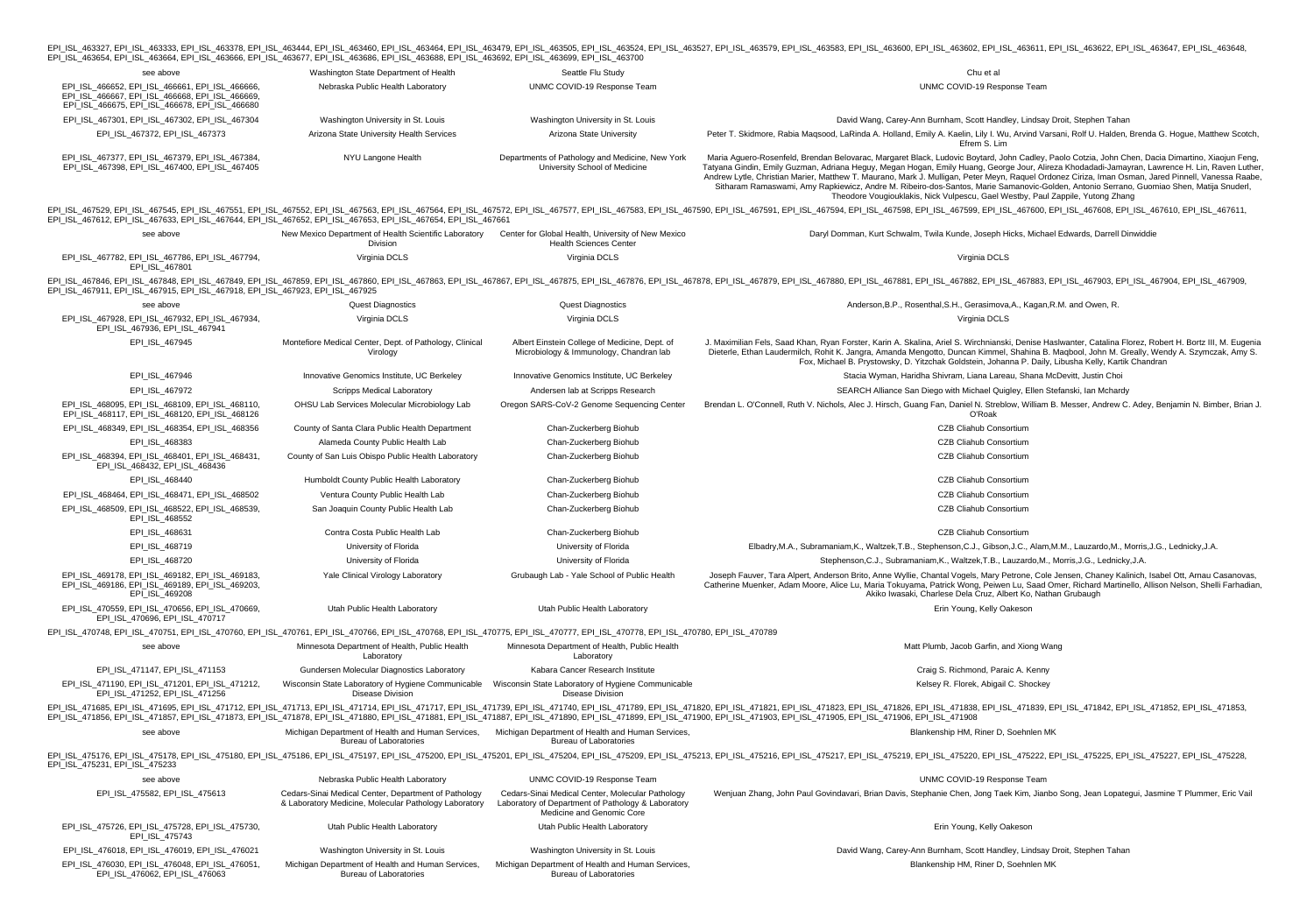The United States of the Clinical Virology Laboratory Chubaudh Lab - Yale School of Public Health Joseph Fauver. Tara Albert, Anderson Brito. Anne Wyllie. Chantal Vogels. Mary Petrone. Cole Jensen, Chaney Kalinich, Isabel Catherine Muenker, Adam Moore, Alice Lu, Maria Tokuyama, Patrick Wong, Peiwen Lu, Saad Omer, Richard Martinello, Allison Nelson, Shelli Farhadian, Akiko Iwasaki, Charlese Dela Cruz, Albert Ko, Nathan Grubaugh EPI\_ISL\_476709, EPI\_ISL\_476711, EPI\_ISL\_476712, EPI\_ISL\_476719, EPI\_ISL\_476720, EPI\_ISL\_476729, EPI\_ISL\_476732, EPI\_ISL\_476753, EPI\_ISL\_476754, EPI\_ISL\_476765 Minnesota Department of Health, Public Health Laboratory Minnesota Department of Health, Public Health Laboratory Matt Plumb, Jacob Garfin, and Xiong Wang EPI\_ISL\_476897 Communiversity of South Carolina Functional Genomics Core University of South Carolina Functional Genomics Core Michael Shtutman EPI\_ISL\_476898, EPI\_ISL\_476899 Alaska State Virology Laboratory Alaska State Virology Laboratory Jack Chen, Ph.D. EPI\_ISL\_476906, EPI\_ISL\_476909, EPI\_ISL\_476912, EPI\_ISL\_476917 UW Virology Lab UW Virology Lab Pavitra Roychoudhury, Hong Xie, Lasata Shrestha, Amin Addetia, Truong Nguyen, Victoria M Rachleff, Meei-Li Huang, Keith R Jerome, Alexander Greninge EPI\_ISL\_477273 Mayo Clinic & Mayo Clinic Laboratories Minnesota Department of Health, Public Health Laboratory Matt Plumb, Jacob Garfin, Kelly Pung, and Xiong Wang EPI\_ISL\_477277, EPI\_ISL\_477283 M Health Fairview Minnesota Department of Health, Public Health Laboratory Matt Plumb, Jacob Garfin, Kelly Pung, and Xiong Wang EPI\_ISL\_477292, EPI\_ISL\_477293, EPI\_ISL\_477294, EPI\_ISL\_477299, EPI\_ISL\_477300, EPI\_ISL\_477303,  $E$ PILISL\_477305, EPILISL\_477307 Mayo Clinic & Mayo Clinic Laboratories Minnesota Department of Health, Public Health Laboratory Matt Plumb, Jacob Garfin, Kelly Pung, and Xiong Wang EPI\_ISL\_477632, EPI\_ISL\_477637, EPI\_ISL\_477639, EPI\_ISL\_477661, EPI\_ISL\_477663, EPI\_ISL\_477664, EPI\_ISL\_477666, EPI\_ISL\_477671 Virginia DCLS Virginia DCLS Virginia DCLS EPI\_ISL\_477673, EPI\_ISL\_477675, EPI\_ISL\_477680, EPI\_ISL\_477681, EPI\_ISL\_477691, EPI\_ISL\_477716 UW Virology Lab UW Virology Lab Pavitra Roychoudhury, Hong Xie, Lasata Shrestha, Amin Addetia, Truong Nguyen, Victoria M Rachleff, Meei-Li Huang, Keith R Jerome, Alexander Greninge EPI\_ISL\_479760, EPI\_ISL\_479764, EPI\_ISL\_479765, EPI\_ISL\_479769, EPI\_ISL\_479771 University of Miami Immunology and Histocompatibility University of Miami Immunology and Histocompatibility **Laboratory Laboratory** Emilio Margolles-Clark, PhD and Phillip Ruiz, MD, PhD EPI ISL 480352, EPI ISL 480355, EPI ISL 480360, EPI ISL 480361, EPI ISL 480362, EPI ISL 480363, EPI ISL 480364, EPI ISL 480365, EPI ISL 480366, EPI ISL 480367, EPI ISL 480368, EPI ISL 480375, EPI ISL 480411 see above **University of Wisconsin-Madison AIDS Vaccine** Research Laboratories University of Wisconsin-Madison AIDS Vaccine Research Laboratories Gage Moreno, Katarina Braun, et al. AIDS Vaccine Research Laboratories EPI\_ISL\_4808791, EPI\_ISL\_480796, EPI\_ISL\_480804, EPI\_ISL\_480810, EPI\_ISL\_480817, EPI\_ISL\_480819, EPI\_ISL\_480823, EPI\_ISL\_480823, EPI\_ISL\_480829, EPI\_ISL\_480839, EPI\_ISL\_480856, EPI\_ISL\_480856, EPI\_ISL\_480856, EPI\_ISL\_48085 EPISL\_480896, EPISL\_480897, EPISL\_480898, EPISL\_480899, EPISL\_480999, EPISL\_480901, EPISL\_480902, EPISL\_480902, EPISL\_480903, EPISL\_480904, EPISL\_480904, EPISL\_480907, EPISL\_48099, EPISL\_480914, EPISL\_480914, EPISL\_480916, EPI\_ISL\_480942, EPI\_ISL\_480944, EPI\_ISL\_480947, EPI\_ISL\_480948, EPI\_ISL\_480950, EPI\_ISL\_480951 see above **Florida Bureau of Public Health Laboratories** Florida Bureau of Public Health Laboratories Sarah Schmedes, Jason Blanton EPI\_ISL\_481241 M Health Fairview Minnesota Department of Health, Public Health Laboratory Matt Plumb, Jacob Garfin, Kelly Pung, and Xiong Wang EPI ISL 481265, EPI ISL 481266, EPI ISL 481267, EPI ISL 481268, EPI ISL 481270, EPI ISL 481271, EPI ISL 481272, EPI ISL 481273, EPI ISL 481274, EPI ISL 481275, EPI ISL 48127, EPI ISL 48127, EPI ISL 481281, EPI ISL 481282, see above **Maryland Department of Health** Maryland Department of Health Maryland Department of Health Keller, E. EPI ISL 482395, EPI ISL 482300, EPI ISL 482303, EPI ISL 482306, EPI ISL 482307, EPI ISL 482308, EPI ISL 482309, EPI ISL 482311, EPI ISL 482312, EPI ISL 48232, EPI ISL 48232, EPI ISL 48232, EPI ISL 48232, EPI ISL 48232, EPI EPI\_ISL\_482333, EPI\_ISL\_482340, EPI\_ISL\_482342, EPI\_ISL\_482344, EPI\_ISL\_482348, EPI\_ISL\_482349, EPI\_ISL\_482350, EPI\_ISL\_482350, EPI\_ISL\_482360, EPI\_ISL\_482360, EPI\_ISL\_482364, EPI\_ISL\_482374, EPI\_ISL\_482374, EPI\_ISL\_482387 EPI ISL 482402, EPI ISL 482403, EPI ISL 482404, EPI ISL 482406, EPI ISL 482407, EPI ISL 482408, EPI ISL 482410, EPI ISL 482412, EPI ISL 482412, EPI ISL 482412, EPI ISL 482412, EPI ISL 482412, EPI ISL 482412, EPI ISL 48242, EPI ISL 482429, EPI ISL 482430, EPI ISL 482431, EPI ISL 482434, EPI ISL 482435, EPI ISL 482437, EPI ISL 482438, EPI ISL 482438, EPI ISL 482437, EPI ISL 482437, EPI ISL 482437, EPI ISL 4824346, EPI ISL 482437, EPI ISL 48243 see above **Providence St. Joseph Health Molecular Genomics** Laboratory Providence St. Joseph Health Molecular Genomics Laboratory Alexa K Dowdell, Brian D Piening, Fred L Robinson, Carlo B Bifulco, Mary Campbell EPI\_ISL\_482946, EPI\_ISL\_482947, EPI\_ISL\_482950, EPI\_ISL\_482952, EPI\_ISL\_482955 Minnesota Department of Health, Public Health Laboratory Minnesota Department of Health, Public Health Laboratory Matt Plumb, Jacob Garfin, and Xiong Wang EPI\_ISL\_482970, EPI\_ISL\_482973, EPI\_ISL\_482976, EPI\_ISL\_482977, EPI\_ISL\_482978, EPI\_ISL\_482980, EPI\_ISL\_482983, EPI\_ISL\_482984, EPI\_ISL\_482985, EPI\_ISL\_482986 Mayo Clinic & Mayo Clinic Laboratories Minnesota Department of Health, Public Health Laboratory Matt Plumb, Jacob Garfin, and Xiong Wang EPI\_ISL\_482999, EPI\_ISL\_483008, EPI\_ISL\_483012, EPI\_ISL\_483014, EPI\_ISL\_483017 Minnesota Department of Health, Public Health Laboratory Minnesota Department of Health, Public Health Laboratory Matt Plumb, Jacob Garfin, and Xiong Wang EPI\_ISL\_483018, EPI\_ISL\_483024, EPI\_ISL\_483031 Utah Public Health Laboratory Utah Public Health Laboratory Utah Public Health Laboratory Utah Public Health Laboratory Utah Public Health Laboratory Utah Public Health Labora EPI ISL 483178, EPI ISL 483207, EPI ISL 483217, EPI ISL 483218, EPI ISL 483285, EPI ISL 483300, EPI ISL 483308, EPI ISL 483310, EPI ISL 483311, EPI\_ISL 483318, EPI\_ISL 483318, EPI\_ISL 483320, EPI\_ISL\_483320, EPI\_ISL\_483321 see above UC San Diego Center for Advanced Laboratory Medicine Andersen lab at Scripps Research SEARCH Alliance San Diego with David Pride, Ji H Shin EPI\_ISL\_483398, EPI\_ISL\_483399 UC San Diego Center for Advanced Laboratory Medicine Andersen lab at Scripps Research Allison Smither, Gilberto Sabino-Santos, Patricia Snarski, Lilia Melnik, Antoinette Bell, Kaylynn Genemaras, Arnaud Drouin, Dahlene Fusco, Robert Garry with SEARCH Alliance San Diego EPI\_ISL\_483419, EPI\_ISL\_483464, EPI\_ISL\_483476, EPI\_ISL\_483477, EPI\_ISL\_483482, EPI\_ISL\_483486, EPI\_ISL\_483486, EPI\_ISL\_483492, EPI\_ISL\_483494, EPI\_ISL\_483492, EPI\_ISL\_483498, EPI\_ISL\_483502, EPI\_ISL\_483508, EPI\_ISL\_483509 EPI\_ISL\_483522, EPI\_ISL\_483523, EPI\_ISL\_483525, EPI\_ISL\_483530 see above **EXEC SAN DIEGO CENTER IS CONTROLLY** UC San Diego Center for Advanced Laboratory Medicine Andersen lab at Scripps Research SEARCH Alliance San Diego with David Pride, Ji H Shin EPI\_ISL\_483531 San Diego County Public Health Laboratory Andersen lab at Scripps Research Search SEARCH Alliance San Diego with Tracy Basler, Jovan Shephard, Brett Austin EPI\_ISL\_484724, EPI\_ISL\_484733, EPI\_ISL\_484789, EPI\_ISL\_484794, EPI\_ISL\_484796 University of Michigan Clinical Microbiology Laboratory Lauring Lab, University of Michigan, Department of Microbiology and Immunology Valesano et al. EPI ISL 484818, EPI ISL 484842, EPI ISL 484843, EPI ISL 484853, EPI ISL 484854, EPI ISL 484856, EPI ISL 484862, EPI ISL 484878, EPI ISL 484881, EPI ISL 484882, EPI ISL 484880, EPI ISL 484890, EPI ISL 484891, EPI ISL 484895 EPI\_ISL\_484927, EPI\_ISL\_484928, EPI\_ISL\_484932, EPI\_ISL\_484940, EPI\_ISL\_484946, EPI\_ISL\_484947, EPI\_ISL\_484959, EPI\_ISL\_484967, EPI\_ISL\_484972, EPI\_ISL\_484975, EPI\_ISL\_484978, EPI\_ISL\_484993, EPI\_ISL\_484998 see above **University of Wisconsin-Madison AIDS Vaccine** Research Laboratories University of Wisconsin-Madison AIDS Vaccine Research Laboratories Gage Moreno, Katarina Braun, et al. AIDS Vaccine Research Laboratories EPI\_ISL\_485009, EPI\_ISL\_485105, EPI\_ISL\_485142, EPI\_ISL\_485281, EPI\_ISL\_485289, EPI\_ISL\_485290, EPI\_ISL\_485300, EPI\_ISL\_485322, EPI\_ISL\_485340, EPI\_ISL\_485375, EPI\_ISL\_485380 see above Sink above River Road Testing Lab Ginkgo Bioworks Clinical Laboratory Rebecca C. Christofferson, Stephania A. Cormier, Luan V. Dinh, E. Handly Mayton, Hollis R. O'Neil, Thaya Stoufflet, Malaika Mckenzie-Bennett, McGann, Jim Griffin, Keith Robison, Alex Plocik, Becky Schilling, Rebecca Littlefield, Michelle Spencer, Birgitte Simen